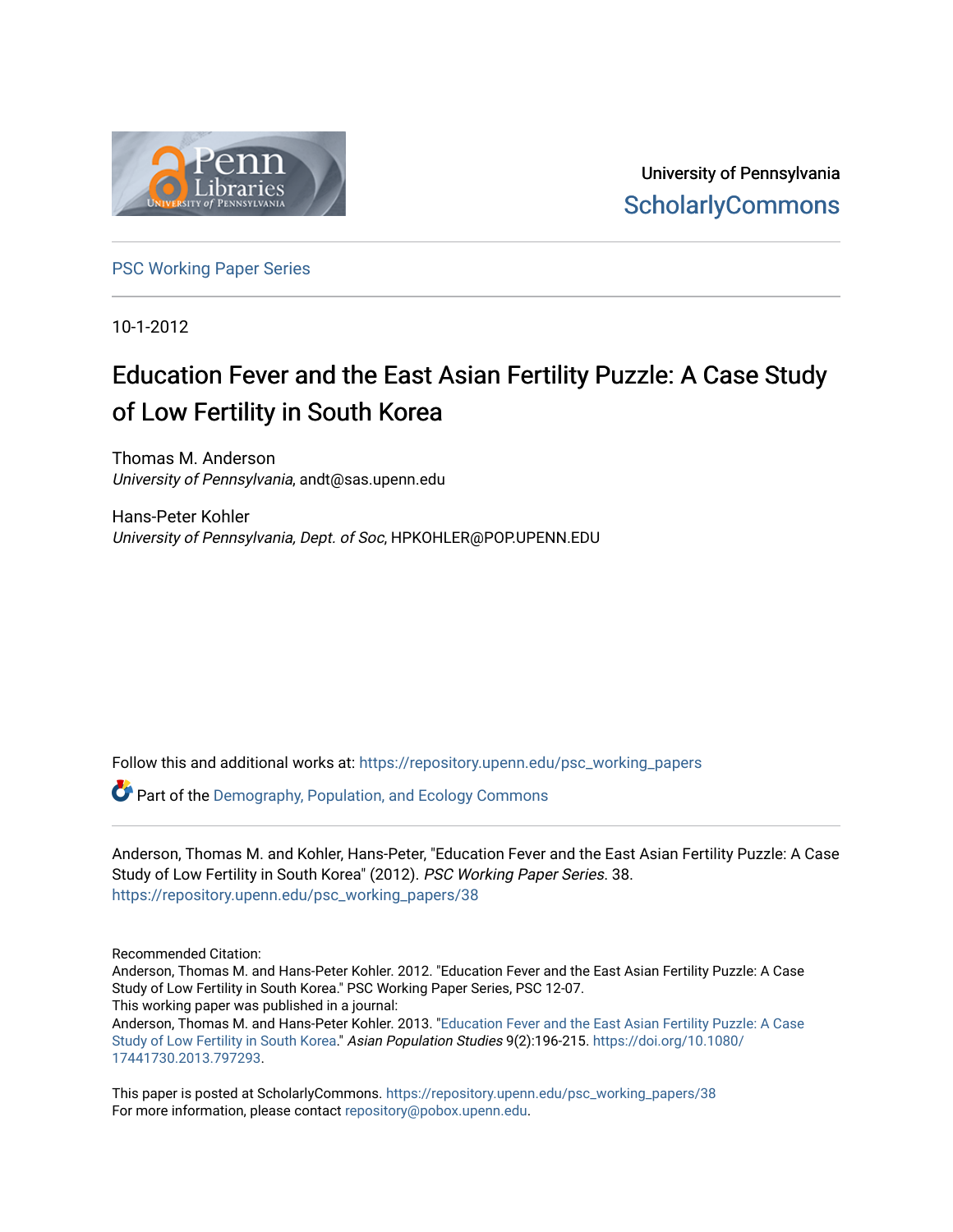# Education Fever and the East Asian Fertility Puzzle: A Case Study of Low Fertility in South Korea

### **Abstract**

Fertility throughout East Asia has fallen rapidly over the last five decades and is now below the replacement rate of 2.1 in every country in the region. While similar but less extreme declines occurred throughout Europe during this same period, the declines to lowest-low fertility during the 1990s have been reversed in the last ten years as the pace of tempo changes (i.e., the postponement of childbearing) has slowed. Recent literature has shown that many European countries have in fact also experienced increases in cohort fertility. No such widespread fertility reversal has occurred in East Asia, where family size (i.e., cohort fertility) continues to decline. In this paper we seek to explain the precipitous (and in some cases, continual) fertility declines in East Asia. Using South Korea as a case study, we argue that East Asia's ultra-low fertility rates can be partially explained by the steadfast parental drive to have competitive and successful children. Parents throughout the region invest high amounts of time and money to ensure their children are able to enter prestigious universities and obtain top jobs. Accordingly, children have become so expensive that the average couple cannot afford to have more than just one or two. We argue that the trend of high parental investment in child education, also known as "education fever", exemplifies the notion of "quality over quantity" and is an important contributing factor to understanding low-fertility in East Asia.

#### Keywords

Education, Korea, Low fertility, Quality-quantity trade-off, South-east Asia

#### **Disciplines**

Demography, Population, and Ecology | Social and Behavioral Sciences | Sociology

### **Comments**

Recommended Citation:

Anderson, Thomas M. and Hans-Peter Kohler. 2012. "Education Fever and the East Asian Fertility Puzzle: A Case Study of Low Fertility in South Korea." PSC Working Paper Series, PSC 12-07.

This working paper was published in a journal:

Anderson, Thomas M. and Hans-Peter Kohler. 2013. "[Education Fever and the East Asian Fertility Puzzle:](https://doi.org/10.1080/17441730.2013.797293)  [A Case Study of Low Fertility in South Korea](https://doi.org/10.1080/17441730.2013.797293)." Asian Population Studies 9(2):196-215. [https://doi.org/](https://doi.org/10.1080/17441730.2013.797293) [10.1080/17441730.2013.797293.](https://doi.org/10.1080/17441730.2013.797293)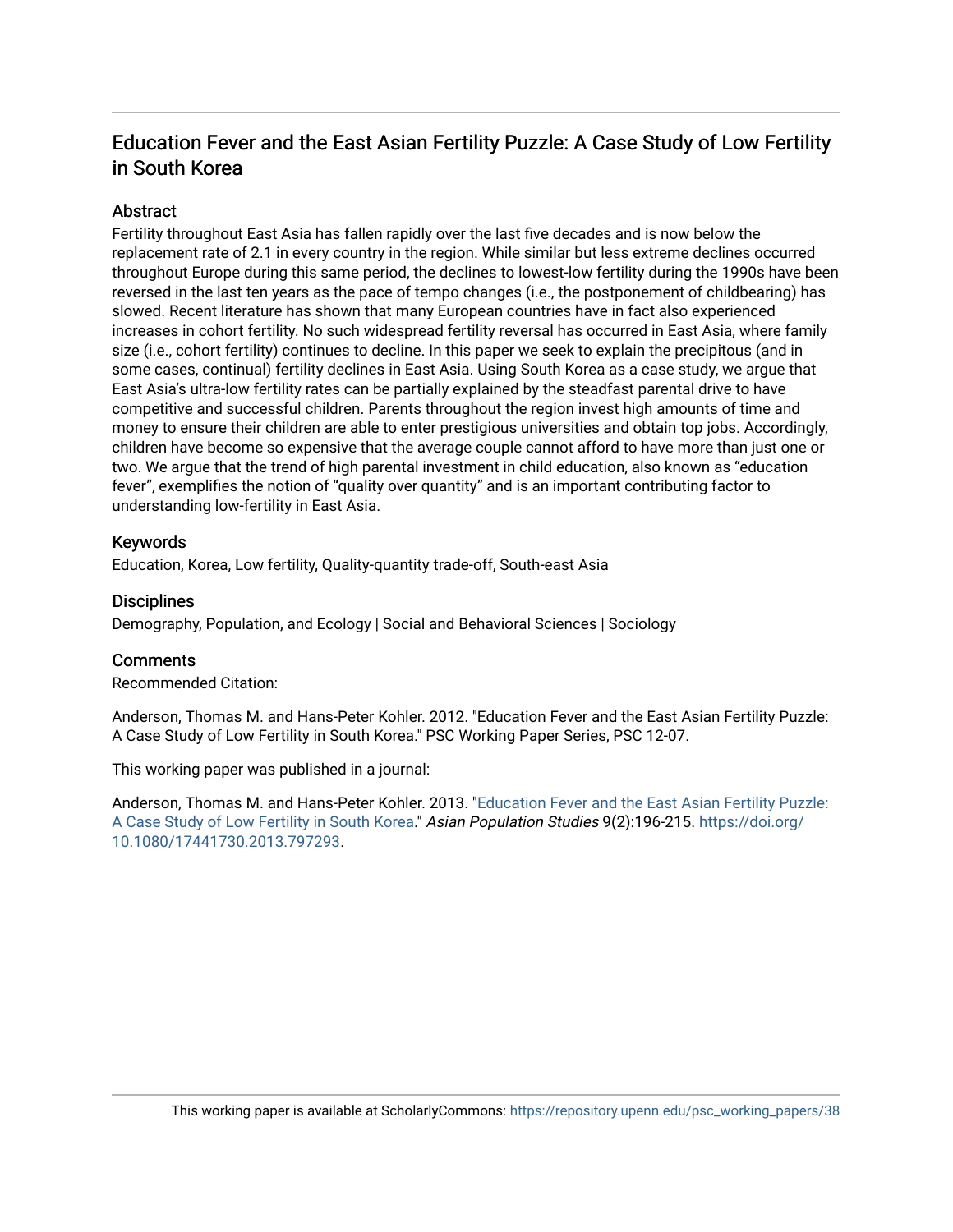# **Education Fever and the East Asian Fertility Puzzle: A Case Study of Low Fertility in South Korea**

Thomas M. Anderson<sup>1</sup> and Hans-Peter Kohler<sup>2</sup>

#### ABSTRACT

*Fertility throughout East Asia has fallen rapidly over the last five decades and is now below the replacement rate of 2.1 in every country in the region. While similar but less extreme declines occurred throughout Europe during this same period, the declines to lowest-low fertility during the 1990s have been reversed in the last ten years as the pace of tempo changes (i.e., the postponement of childbearing) has slowed. Recent literature has shown that many European countries have in fact also experienced increases in cohort fertility. No such widespread fertility reversal has occurred in East Asia, where family size (i.e., cohort fertility) continues to decline. In this paper we seek to explain the precipitous (and in some cases, continual) fertility declines in East Asia. Using South Korea as a case study, we argue that East Asia's ultra-low fertility rates can be partially explained by the steadfast parental drive to have competitive and successful children. Parents throughout the region invest high amounts of time and money to ensure their children are able to enter prestigious universities and obtain top jobs. Accordingly, children have become so expensive that the average couple cannot afford to have more than just one or two. We argue that the trend of high parental investment in child education, also known as "education fever", exemplifies the notion of "quality over quantity" and is an important contributing factor to understanding low-fertility in East Asia.* 

## **Background**

Recent fertility increases in Europe over the last 10 years have somewhat ameliorated the concerns about low fertility and its implications for population aging and declining population sizes. These increases in TFR and related fertility measures have been interpreted by many as providing a more optimistic outlook for the demographic trends in Europe and some other highly developed countries. Specifically, fertility rates in all but one European country have emerged from "lowest-low" fertility (TFR of 1.3 or less), and many countries seem likely to experience further fertility increases (Kohler et al. 2002; Goldstein et al. 2009; Myrskylä et al. 2009). These increases have been documented in both period and cohort fertility. While some European countries (e.g. Sweden, Norway, and Denmark) have regained TFR levels near replacement level fertility after sustained periods of lower fertility, others countries persist with relatively low fertility levels – even if it is higher than the TFR levels observed in the 1990s and 2000s (e.g. Spain, Italy, and Portugal). Although low fertility in Europe will in all likelihood continue to be an important topic for social scientists and policy makers, from

<sup>1&</sup>lt;br><sup>1</sup> Population Studies Center, University of Pennsylvania. I would like to thank the Leadership Alliance and the Population Studies Center at the University of Pennsylvania for their generous support and funding. I would also like to acknowledge Patricia O'Neil for her helpful comments on the paper. Email: andt@sas.upenn.edu

<sup>&</sup>lt;sup>2</sup> Population Studies Center, University of Pennsylvania. Email: hpkohler@pop.upenn.edu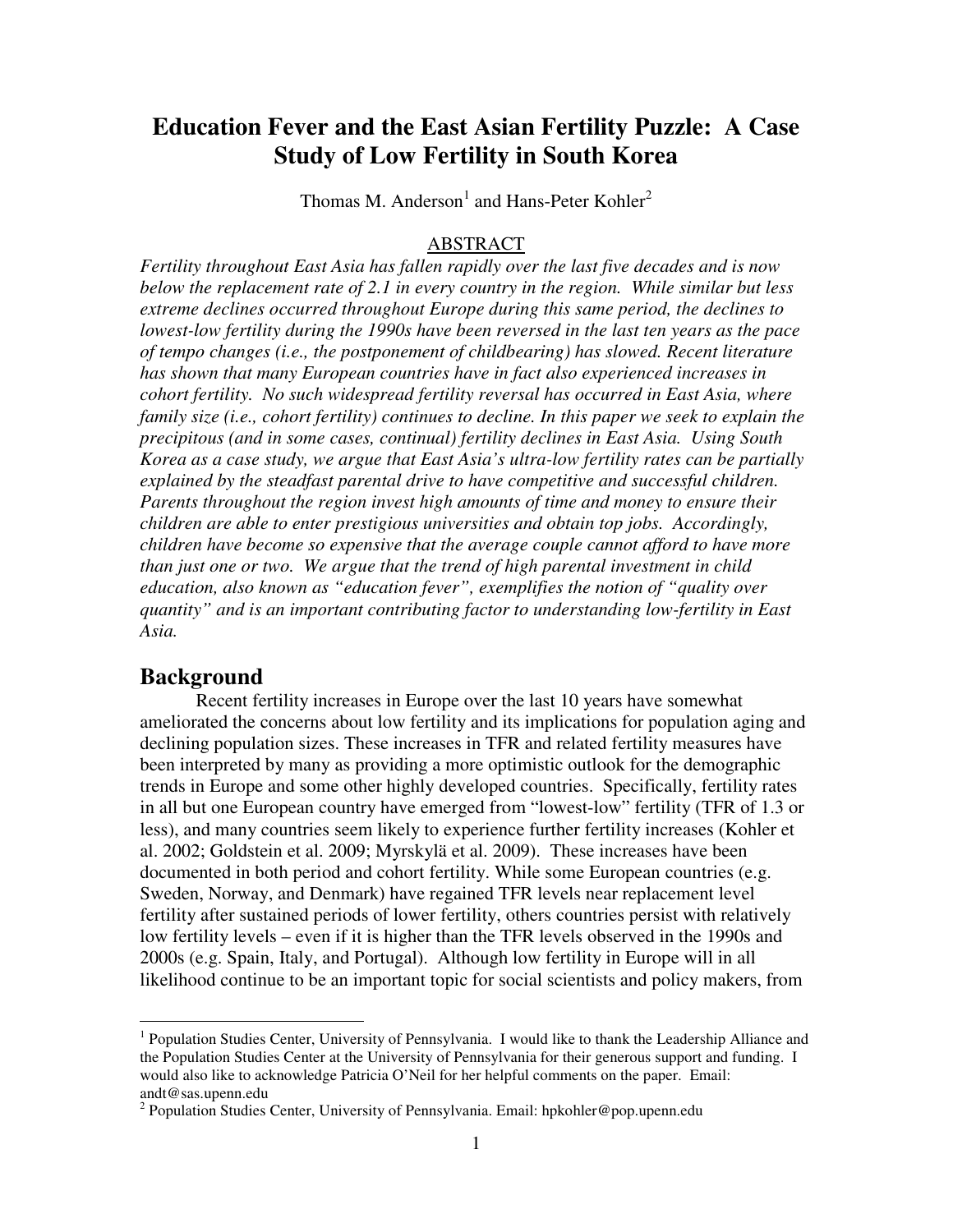today's perspective it seems reasonable to predict that most countries in Europe, as well as the continent in its aggregate, have experienced their "natality nadir" in terms of the all-time lowest TFR levels, and that future fertility is likely to be higher – and in many cases, substantially higher – than the levels observed during the last 20 years.<sup>3</sup> One manifestation of this expectation, for instance, is reflected in the most recent UN World Population Prospects that assume a long-term convergence of TFR to near-replacement level, a revision from earlier forecasts that assumed a convergence to a persistent belowreplacement TFR (United Nations 2011).

 The renewed modest optimism towards the future of European fertility stems from recent literature pointing to childbearing postponement (a form of tempo changes) as the culprit for Europe's natality nadir (Goldstein et al. 2009; Kohler et al. 2002 and 2006) and analyses that suggest that TFR levels might be pushed upward through quantum increases in the most advanced countries (Mryskala et al. 2009), especially when high levels of development are combined with high levels of gender equality (Myrskylä et al. 2011). According to Goldstein et al. (2009) "formerly lowest-low fertility countries will continue to see increases in fertility as the transitory effects of shifts to later childbearing become less important". This trend may be reinforced if there are indeed quantum increases that elevate fertility from very low levels as countries reach higher development levels. These claims are supported by new cohort fertility forecasts from Myrskylä et. al (2012) which show that cohort fertility has stopped falling and will likely increase in many developed countries, including places most known for and frequently studied because of their low fertility such as Italy, Germany, and Russia.

Like Europe, period fertility in East Asian countries has probably reached its alltime low. Key demographic indicators provide evidence that tempo changes due to postponed marriage and childbearing have had and continue to have profound impacts on the region's low fertility rate. The mean age of first marriage, which has risen across the region over the last 15 years, is likely attributable to the fact that East Asian women now study longer and enter the labor force at later ages. Given the close link between marriage and childbearing in East Asia, the age at first birth has essentially changed in tandem with the age at first marriage (Suzuki 2003). The heightened standard of living and opportunities for social mobility make one's "20s" a time to travel, grow, and seize career advancement opportunities. In fact, Choe and Cho (2005) note that single [Korean] women are likely to invest more time in their job in order to improve their chances to return to it after raising children, thus further driving delayed marriage. Given the ability East Asian women have to work and lead financially solvent lives, many do not feel the degree of financial pressure they once did to "rush into marriage".

The effects of the postponement transition in East Asia (i.e., women marrying and concomitantly having children at later ages) are likely to have temporarily suppressed the region's TFRs to all-time lows of 1.08 in Korea (2005), .9 in Hong Kong (2003), 1.15 in Singapore (2010), 1.26 in Japan (2006), and .9 in Taiwan (2010) (World Bank 2011). While these short- and medium term trends are similar to those that have been observed in Europe, East Asian countries are distinct in the longer-term magnitude of their fertility decline.

 $\overline{a}$ 

<sup>&</sup>lt;sup>3</sup> Fertility across most of Europe has declined slightly since the onset of the recession. A careful analysis by Sobotka et al. (2011), however, suggests that these declines are likely to have been caused primarily by childbearing postponement as opposed to quantum changes.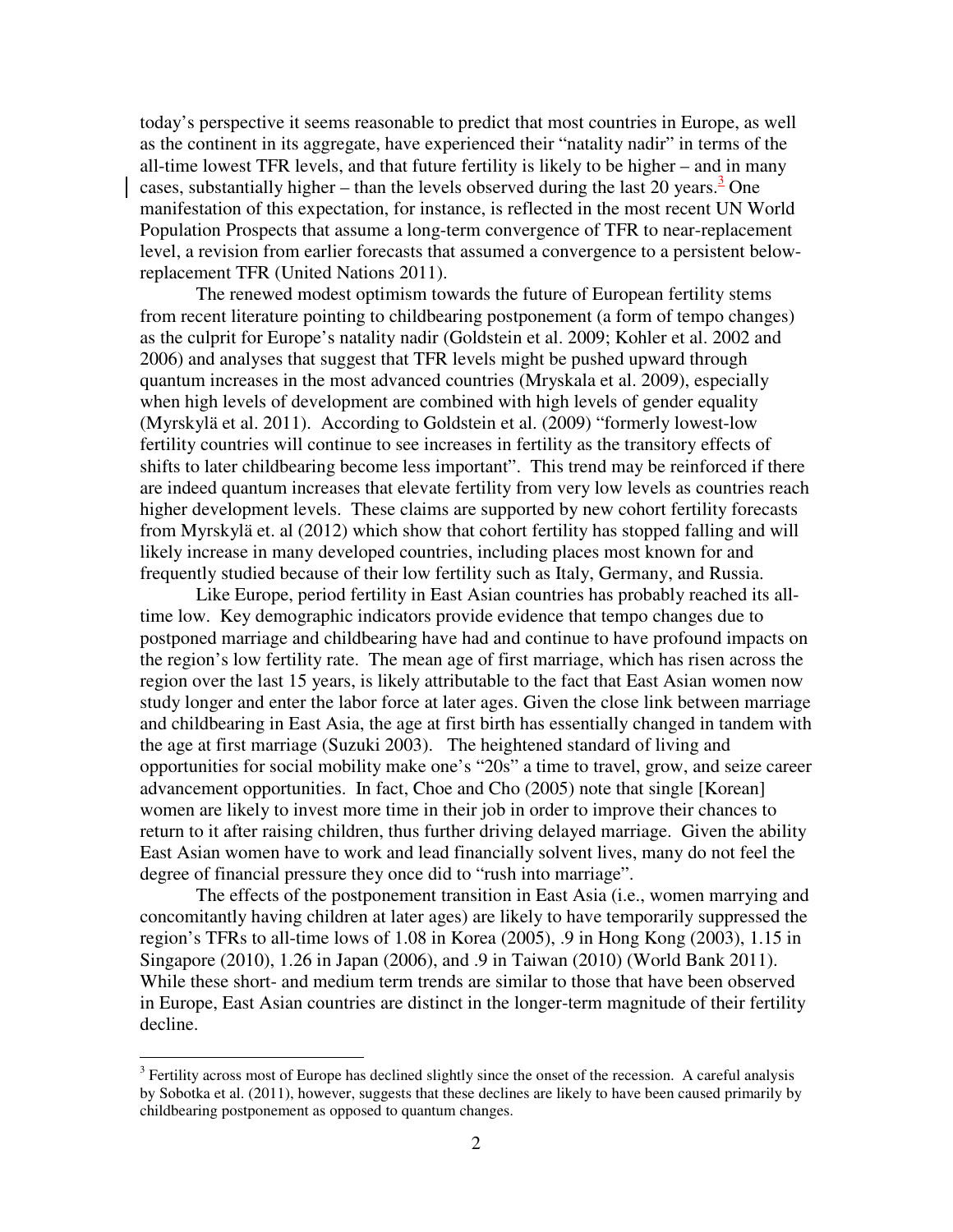In sharp contrast to Europe, where lowest-low levels of fertility were primarily driven by childbearing postponement (Goldstein et al. 2009) and have risen due to fertility recuperation among older ages (Myrskylä et al. 2012), cohort fertility has fallen dramatically throughout East Asia. As Frejka et al. (2010) state, "very few of the postponed births [have been] recuperated" and as a result, completed cohort fertility rates are "as low as, or lower than, the lowest rates in Europe" (Frejka et al. 2010). Frejka et al.'s findings are confirmed by Myrskylä et al's (2012) cohort fertility projections which project the East Asian countries of South Korea, Taiwan, and Singapore to experience *further* declines in completed cohort fertility (below 1.4 for the 1979 birth cohort), and Japan's CFR to plateau at a very low 1.45.

The following Figure 1 dissects the Korean fertility decline by looking at percentages of completed fertility parities for women born from 1930 to 1960. According to the Figure, of the women born between 1930-1934 (most of whom entered their childbearing years in the 1950s/1960s), 95.3% had (at least) one child, while about 90% had (at least) two children, 83% had three children, 68% had four children, and 46% had five or more children. When looking at completed fertility of 5 year age cohorts from 1935 to 1960, we note that the percentage of women with at least one child decreased only slightly (from 95% to 93%), while the percentage of families with (at least) two children fell moderately, the percentage of three children families decreased drastically, and families of four+ children fell to nearly nonexistent. Fig. 1 thus documents the wellknown pattern of stopping behavior as the primary driving force behind the Korean fertility decline in cohorts born during 1930—60, rather than an increase in the fraction of women foregoing motherhood (though childlessness has slightly risen). For cohorts born after 1955, there is a clear *shift towards single or two child families*, in a sharp contrast to cohorts born around 1930 that had fairly high fertility.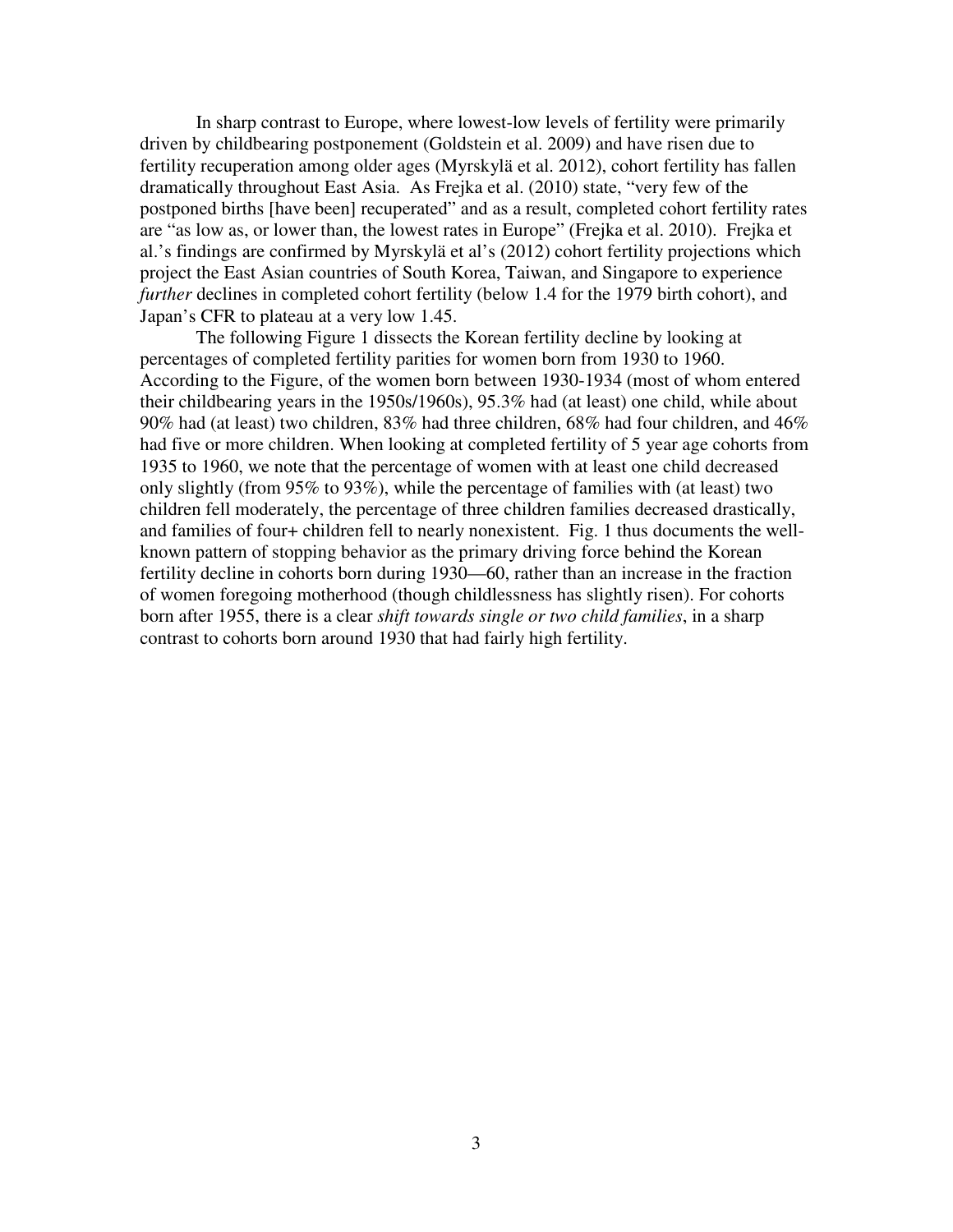

**Figure 1: Proportions at Different Parities of Completed Births to Women Born 1930-1960**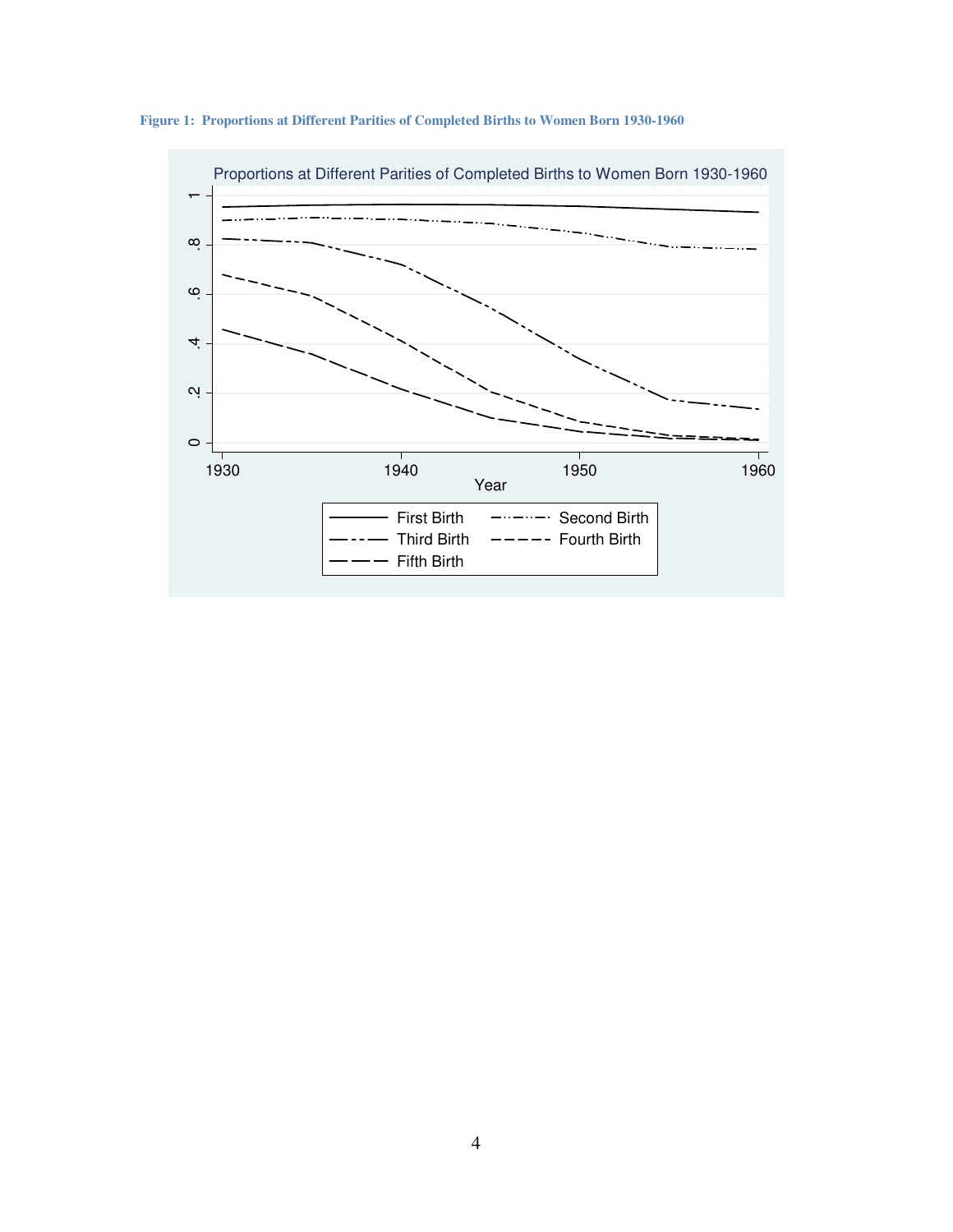In this paper we attempt to explain why East Asia, the region at the lowest end of the fertility spectrum, has experienced such dramatic and continual declines in fertility. We first discuss how East Asian family structures and gender norms have impacted the region's fertility transition. We then turn to a crucial piece of the East Asian fertility puzzle: *education fever*. Education fever, and by extension, "competitiveness" and "English" fever, refers to the high parental investment in education by East Asian parents. In such ultra-competitive, status-driven societies, the cost of children in many East Asian countries has become so high that many couples are turning to single or two child families.

Our analyses, data, and majority of discussion focus on South Korea ("Korea", hereinafter) as a case study for East Asia. We concentrate on Korea because (1) Korea has experienced the greatest fertility decline over the last 5 decades among OECD countries; (2) Korea has the highest participation rates of private education in the region, making it an exemplary case to study the relationship between low fertility and private education expenditures<sup>4</sup>; and (3) the government collected data on private education expenditures in Korea is the most extensive in the region. Nonetheless, most of the topics covered in this paper (such as familial structures and the relationship between private education and low fertility) are widespread throughout East Asia. Private places of learning similar to the Korean hagwon, for example, are frequented by the majority of children in Japan and Taiwan (where they are known as "jukus" and "buxibans", respectively), and by a sizeable fraction of children in China, Hong Kong, and Singapore. While this paper uses Korea as a case study for the region, it should be kept in mind that the link between having successful offspring (achieved through high investment in education) and low fertility in East Asia is widely recognized as a broad regional phenomenon that shares important commonalities across the various countries (discussed in more detail below).

#### **Fertility and Family Structures in Developed Countries**

 $\overline{a}$ 

While Europe and East Asia can broadly be grouped together for having belowreplacement fertility, over the last few decades we have witnessed a clear divide emerge among below-replacement countries, separating them into countries with moderately-low fertility (TFR of 1.7 to 2.1), low fertility (1.3-1.7) and lowest-low fertility (under 1.3)<sup>5</sup>. Moderately low fertility countries are primarily concentrated in Northern and Western Europe while low and lowest-low fertility countries are found in Southern and Eastern Europe and East Asia. Moreover, as has been pointed out before, lowest-low fertility has almost exclusively moved to Asia, with no lowest-low fertility country remaining in Europe (with the exception of Moldova) as of 2008 (Goldstein et al. 2009).

While the intent of this paper is not to give a cross country comparison on low fertility determinants, it is important to evince that many social dynamics and cultural norms with regard to the family and gender equality in South Korea (and East Asia)

<sup>&</sup>lt;sup>4</sup> In fact, a 2011 *Time Magazine* article titled "Teacher, Leave Those Kids Alone" even mentions that compared to other parts of Asia, Koreans have taken education to "new extremes" (Ripley 2011). The article also quotes the Singaporean Education Minister, who when asked about Singapore's reliance on private education last year, responded optimistically that "*We're not as bad as the Koreans*" (Ripley 2011).<br><sup>5</sup> We use the UN definition of East Asia: China, Japan, North Korea, South Korea, Mongolia, Taiwan,

Hong Kong, and Macau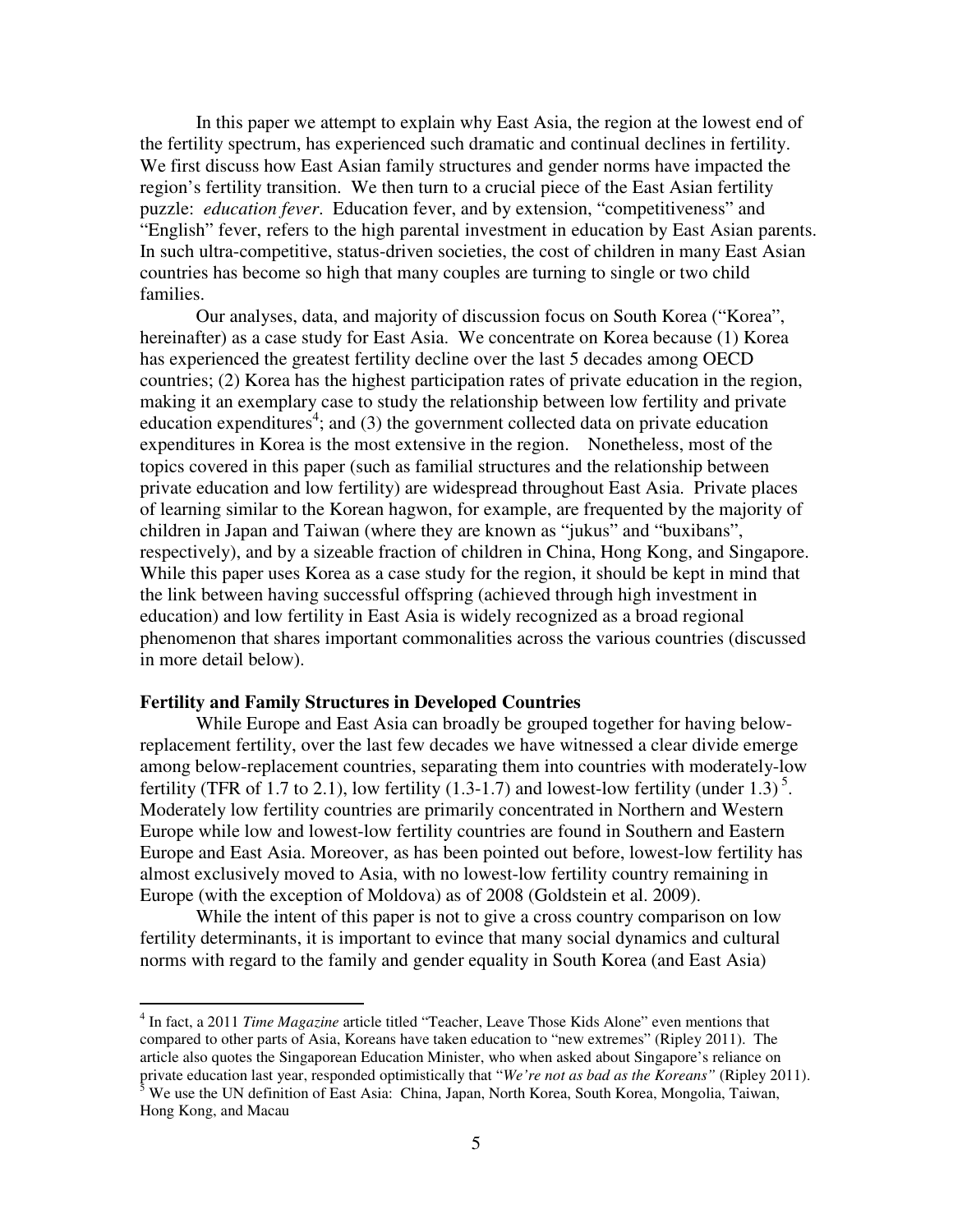parallel those of Southern Europe and differ from those of Northern and Western Europe. Specifically, scholars have pointed to a dichotomy of family structure within the developed world over the last century: strong familism and weak familism. This dichotomy is closely related to fertility levels, as "strong familism" countries almost always have low or lowest-low fertility while "weak familism" countries typically have moderately low to stable fertility. Table 1 contains noteworthy characteristics of strong familism and weak familism.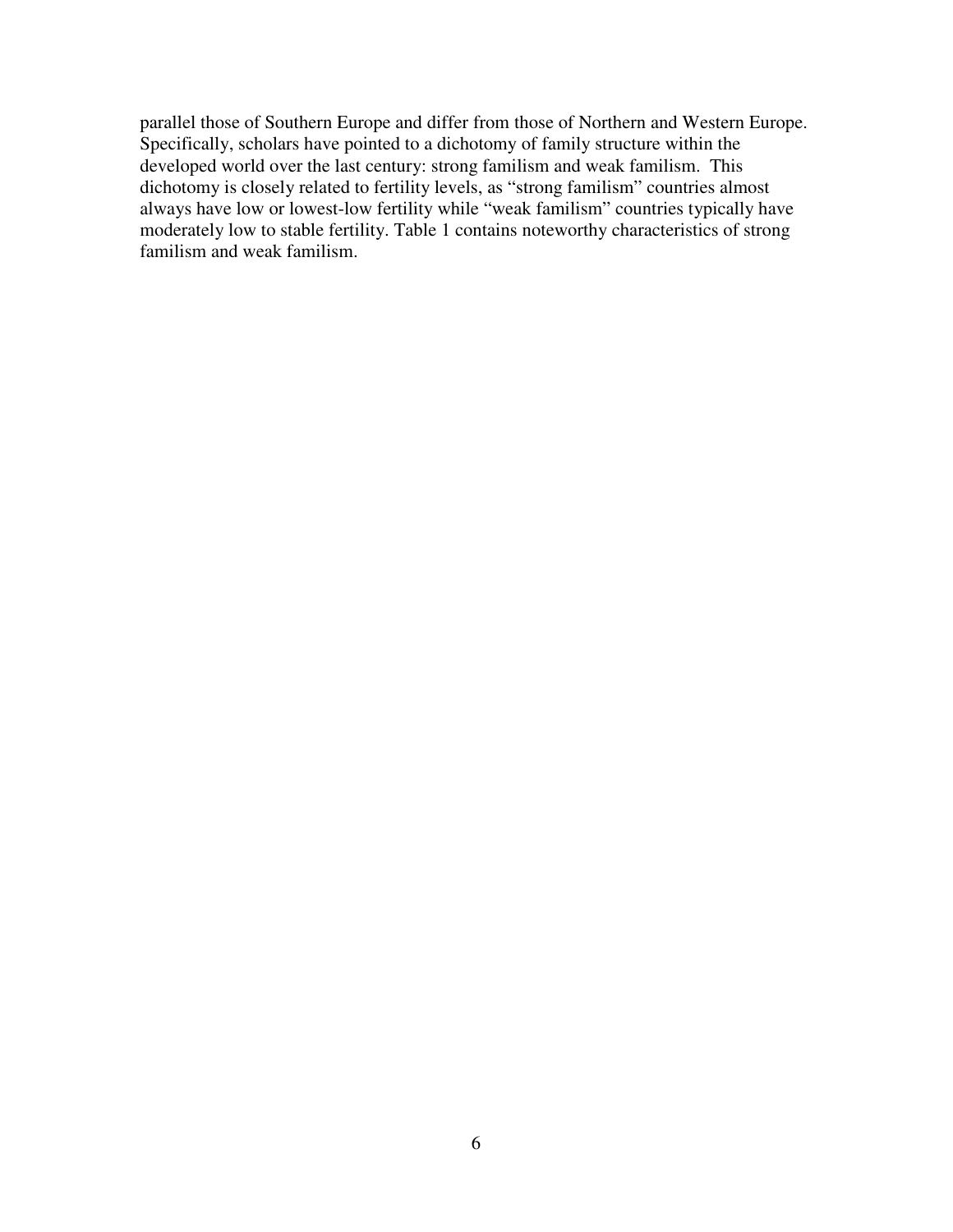#### **Table 1: Characteristics of Weak and Strong Familism**

| Late parental home move out ("late nest"<br>Premarital parental home move out ("early"<br>nest leaving")<br>leaving")<br>Traditional gender roles<br>High degree of individual autonomy<br>Strong family ties<br>Lowered parental authority<br>Very low out of wedlock births<br>Cohabitation common<br>High use of childcare, babysitters, and<br>Cohabitation not very common<br>nannies<br>Often linked to religion, ideology, or ethical and<br>philosophical system (e.g. Confucianism,<br>Housework is shared relatively equally by<br>Catholicism)<br>both men and women<br>Mothers as primary caregivers<br>Moderately low or near replacement level<br>$(TFR of 1.7-2.1)$ common<br>Women take on household responsibilities<br><b>Northern and Western Europe</b><br>$\bullet$<br>Low (TFR of $1.3-1.7$ ) or lowest-low (TFR of or<br>below 1.3) fertility levels common<br>Southern Europe, East Asia, Eastern Europe<br>$\bullet$ | <b>Strong Familism</b> | <b>Weak Familism</b> |
|-----------------------------------------------------------------------------------------------------------------------------------------------------------------------------------------------------------------------------------------------------------------------------------------------------------------------------------------------------------------------------------------------------------------------------------------------------------------------------------------------------------------------------------------------------------------------------------------------------------------------------------------------------------------------------------------------------------------------------------------------------------------------------------------------------------------------------------------------------------------------------------------------------------------------------------------------|------------------------|----------------------|
|                                                                                                                                                                                                                                                                                                                                                                                                                                                                                                                                                                                                                                                                                                                                                                                                                                                                                                                                               |                        |                      |
|                                                                                                                                                                                                                                                                                                                                                                                                                                                                                                                                                                                                                                                                                                                                                                                                                                                                                                                                               |                        |                      |
|                                                                                                                                                                                                                                                                                                                                                                                                                                                                                                                                                                                                                                                                                                                                                                                                                                                                                                                                               |                        |                      |
|                                                                                                                                                                                                                                                                                                                                                                                                                                                                                                                                                                                                                                                                                                                                                                                                                                                                                                                                               |                        |                      |
|                                                                                                                                                                                                                                                                                                                                                                                                                                                                                                                                                                                                                                                                                                                                                                                                                                                                                                                                               |                        |                      |
|                                                                                                                                                                                                                                                                                                                                                                                                                                                                                                                                                                                                                                                                                                                                                                                                                                                                                                                                               |                        |                      |
|                                                                                                                                                                                                                                                                                                                                                                                                                                                                                                                                                                                                                                                                                                                                                                                                                                                                                                                                               |                        |                      |
|                                                                                                                                                                                                                                                                                                                                                                                                                                                                                                                                                                                                                                                                                                                                                                                                                                                                                                                                               |                        |                      |
|                                                                                                                                                                                                                                                                                                                                                                                                                                                                                                                                                                                                                                                                                                                                                                                                                                                                                                                                               |                        |                      |
|                                                                                                                                                                                                                                                                                                                                                                                                                                                                                                                                                                                                                                                                                                                                                                                                                                                                                                                                               |                        |                      |

(Source: Reher 1998)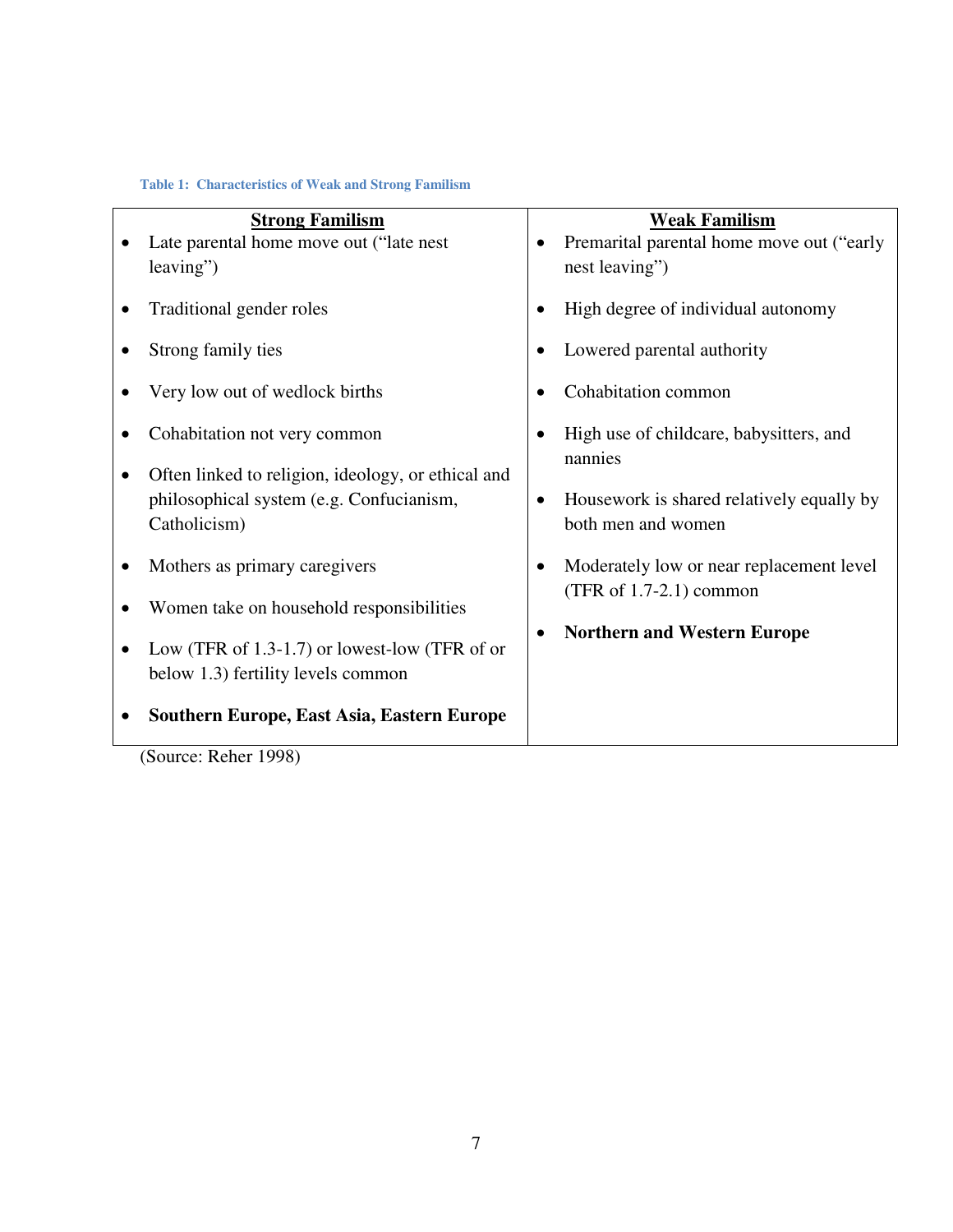Strong and weak familism are largely shaped by their defining characteristics. As we later discuss, weak familism fosters a progressive and egalitarian household environment that comfortably aligns with economic development and social modernization. This nurtures a childbearing-friendly society and provides a partial explanation for why fertility is relatively high in weak familism countries. In strong familism countries, economic development and social modernization clash with traditionalism in the household. This clash creates an environment in which women face obstacles in balancing home and work life.

Women with children in strong familism countries are almost always relegated as the primary caregivers, in charge of managing "unpaid work" or household tasks, and in many cases, expected to work. Balancing a job, a family, and daily household chores is both physically and mentally taxing on women, and makes the prospects of having a large family (three or more children) difficult. Furthermore, career oriented, individualistic women in strong familism countries may perceive marriage and childbearing as threatening, as they can interfere with women's self-aspirations or goals. As a result, women in strong familism societies often delay marriage and childbearing until later ages and in some cases, forego the two entirely.

 Weak familism societies, on the other hand, tend to foster environments in which the mother and father can lead both domestic and professional lives. Government subsidized daycare and high use of babysitters and nannies are highly prevalent in weak familism societies. These "outside care" sources take much of the burden off of mothers to act as the "primary caregiver" and facilitate women in balancing their roles as both workers and mothers. Additionally, the amount of household chores ("unpaid work") is much more evenly split between men and women in weak familism societies than in strong familism societies, thus creating a less burdensome situation for mothers.

 Lastly, social norms regarding the institution of marriage vary in weak familism and strong familism countries. In the former, marriage still remains a strong institution but is more of a formality or legal contract as opposed to a religious or social pathway "permitting" one to cohabit and have children. As a result, cohabitation is quite normal and out-of-wedlock births comprise a significant share (if not majority) of total births. In strong family societies, conservative social norms dictate marriage as an important step before cohabiting or childbearing. This explains why strong familism countries have significantly lower levels of cohabitation and even lower levels of out-of-wedlock births.

 A growing body of literature supports the idea that in developed countries, a high level of gender equality is essential in fostering a child friendly society. Myrskylä et al. (2011), for example, argue that *very low* fertility is most prevalent in countries "high in health, income and education but low in gender equality". Their argument appropriately fits within the framework of strong and weak familism, as the former is characterized by a low degree of gender equality and very low fertility and the latter tends to have high gender equality and relatively high fertility.

 In Table 2, four strong familism countries (e.g. South Korea, Japan, Italy, and Spain)<sup>6</sup> are compared with four weak familism countries (Denmark, Finland, Norway and Sweden) using key characteristics.

<sup>&</sup>lt;sup>6</sup> We use these four strong familism countries because they represent the two regions where strong familism is most prevalent, East Asia and Southern Europe.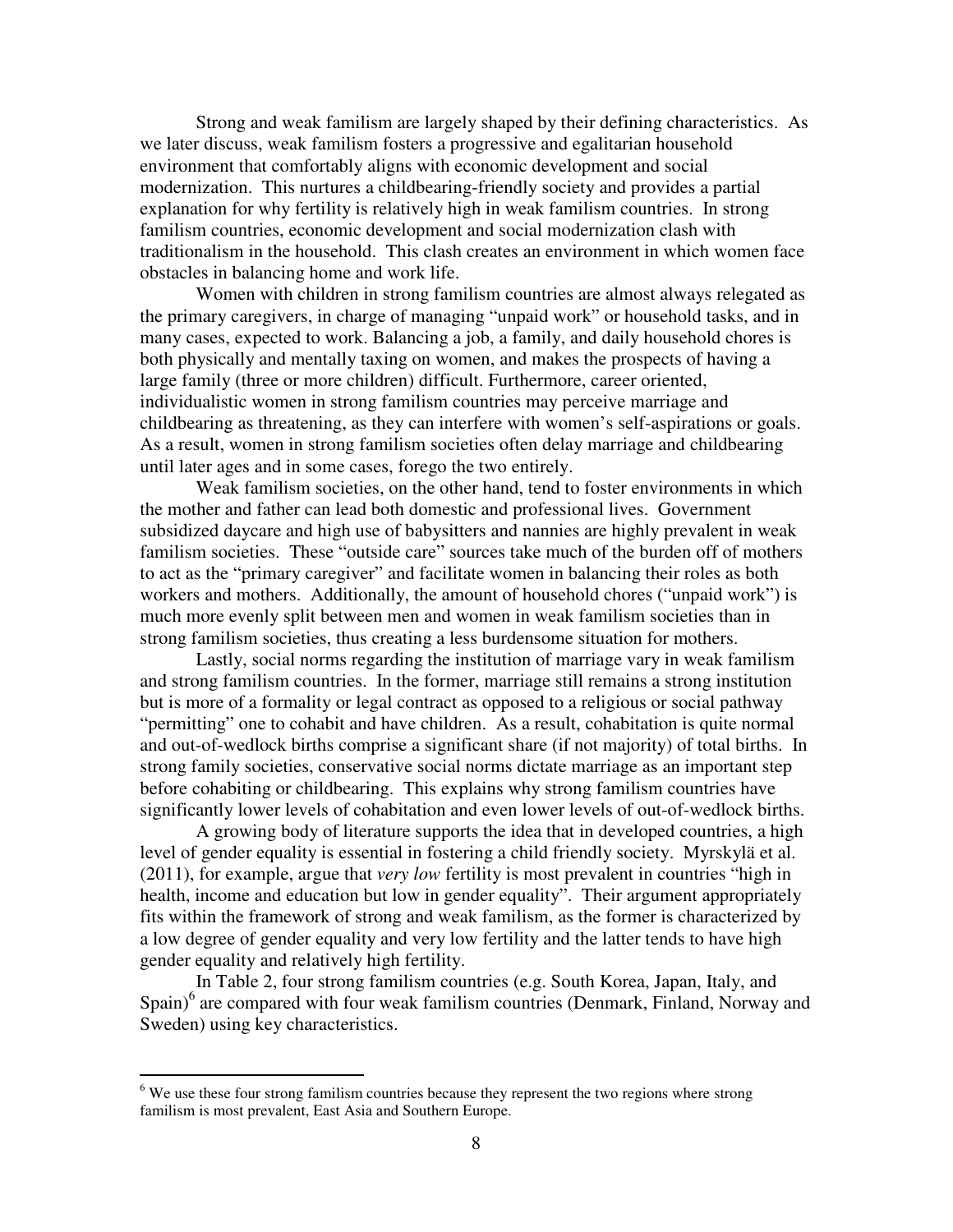|             | TFR  | % Living at Home: | Unpaid Work | % Enrollment Rate: Out- | <b>Global Gender</b> |
|-------------|------|-------------------|-------------|-------------------------|----------------------|
| Country     | 2009 | Ages 15-29        | Difference  | of-school Child Care    | Gap Index 2010       |
| Sweden      | 1.94 | 22.2              | 72          | 84.2                    | 4                    |
| Norway      | 1.98 | 27.6              | 73          | 71                      | 2                    |
| Denmark     | 1.84 | 23.9              | 57          | 87.8                    | 7                    |
| Finland     | 1.86 | 15.5              | 91          | 26                      | 3                    |
| Italy       | 1.41 | 73.2              | 223         | 3.8                     | 74                   |
| Spain       | 1.4  | 64.2              | 187         | 7.4                     | 11                   |
| Japan       | 1.37 | 66.5              | 210         | 11.2                    | 94                   |
| South Korea | 1.27 | 68                | 182         | 2.6                     | 104                  |

#### **Table 2: Key Characteristics of Strong and Weak Familism in Selected Countries**

The "percent of 15-29 year olds living at home" illustrates that nest leaving is rather late in strong familism societies and early in others. Difference in unpaid work indicates how many more minutes women spend a day doing household chores than men. The enrollment percentage of "out-of-school" childcare refers to the use of non-parental childcare, and sheds light on the high use of outside source childcare in weak familism countries and the low use of outside source childcare in strong familism countries. The data were nationally collected and compiled by the OECD, though the age ranges corresponding to each country vary slightly (6- 10 years old in Italy, 6-8 in Korea, 6-11 in Japan, 3-5 in Spain, 7-9 in Finland, 6-8 in Denmark and Sweden, and 3-10 in Norway). Lastly, the Global Gender Gap Index, a measure of gender inequality, indicates the "rank" of each country (out of 192 countries, 1) being the most gender equal country and 192 being the least). The fertility rate of each country is included to stress that weak familism countries have much higher fertility than strong familism countries.

Sources: TFR:-World Bank (2011); % Living at Home: European and World Values Survey 1999 (Denmark), 2005 (Italy, Japan, South Korea, Finland), 2006 (Sweden), 2007 (Spain and Norway); Unpaid Work Difference-OECD 2010; % Enrollment rate: Out-of-school childcare-OECD 2011b, OECD 2006; Global Gender Gap Index 2010: Hausmann et al. 2010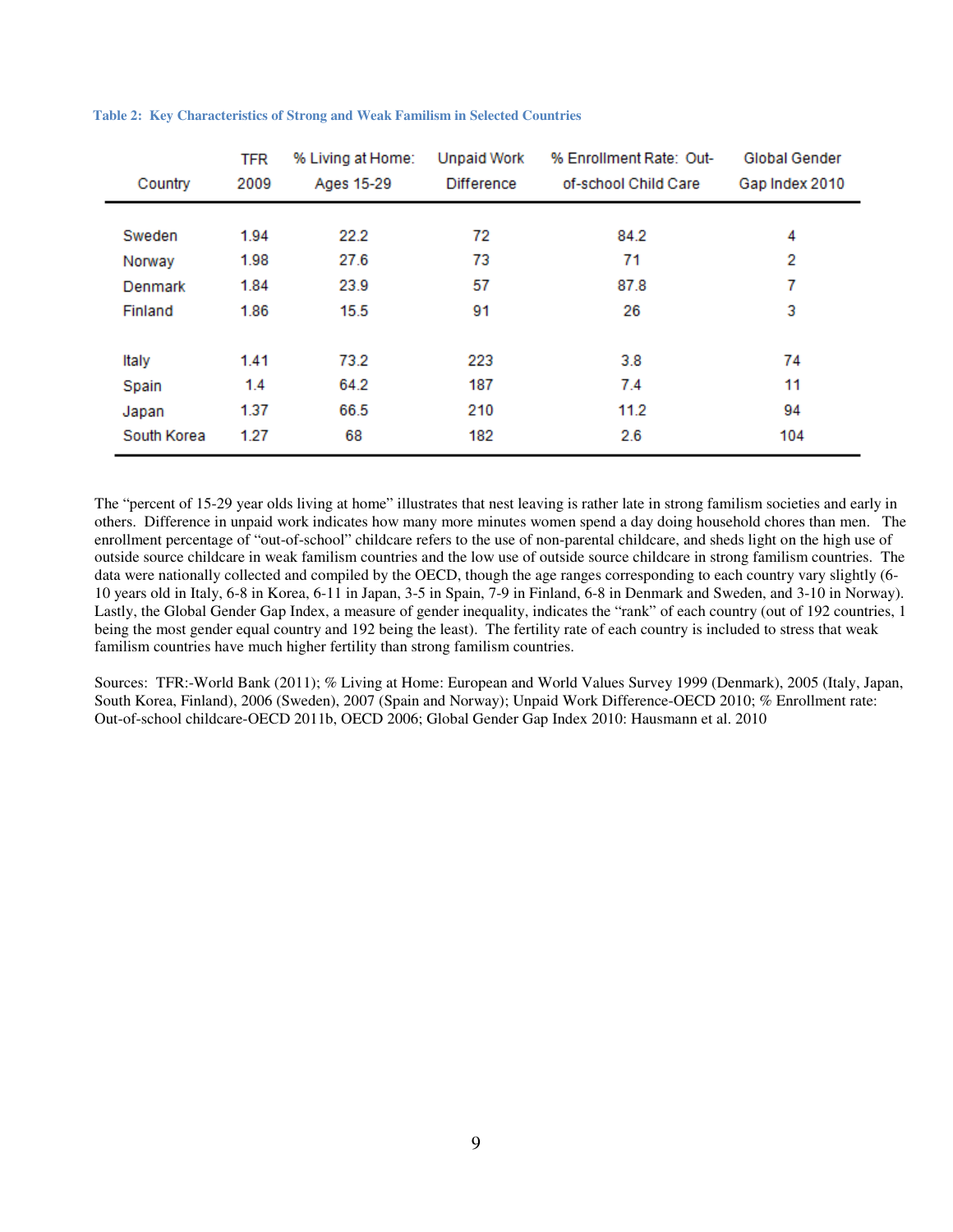Like other strong familism countries, Korea also has very conservative traditions with regard to household and gender roles. The country has experienced economic prosperity over the last fifty years, but despite the technological, economic, and social advances, Korea still harbors high gender inequality and long-established social norms. As highlighted, based on the recent theories and empirical evidence that points to gender equality as an important factor facilitating moderately low, rather than very low or lowest-low fertility in developed societies (Myrskylä et al. 2011; McDonald 2002), this "clash" between economic development/social modernization and household traditionalism foments a society almost destined to have persistent very low fertility.

Korean mothers primarily hold the responsibility for raising their children. This deeply rooted norm coupled with a lack of public childcare facilities and high childcare costs make it difficult for the average woman to evade this societal expectation. Additionally, Korean women assume responsibility for the majority of rudimentary household tasks from cooking to cleaning (Jones 2011). After the 1997 financial crisis, Korean men who once insisted on being the single breadwinner came to realize the financial advantage of a working wife and began to favor employed women when searching for a wife (Eun 2007). This not only made it more socially acceptable for women to work but also *encouraged* them to do so. Now, women who decide to marry and have children often find it physically and mentally strenuous to raise multiple children while also having to manage the majority of household chores and in many cases, work a job (see Caldwell and Caldwell 2005). The obstacle faced by mothers to balance their work and home lives—stemming mainly from high gender inequality—has an immeasurable yet undoubtedly important influence on Korea's low fertility rate.

 Familial traditionalism and gender inequality in highly economically and technologically advanced countries are not particular to Korea. Much of Southern and Eastern Europe, along with most of East Asia, enjoy highly modernized economies but still harbor strong familism. Women in these regions are faced with the same difficulties as women in Korea, namely, that of balancing a job and childcare. Yet while fertility in Southern and Eastern Europe is very low, both period and cohort fertility seemed to have stopped falling in these regions (Mryskala et al. 2012) and have never reached the lowest points experienced in East Asia. Why is fertility saliently lower in East Asia than in Southern and Eastern Europe, where fertility levels have recently risen above the "lowest-low" TFR threshold of 1.3?

The title of this article refers to East Asian fertility as a "puzzle" because the literature on the topic lacks a thorough and compelling explanation for why East Asian families have experienced continual declines in family size. Popular media and various academic sources speculatively point to the high cost of children as driving low fertility, but none has been able to provide a convincing case for their suspicions, and careful empirical analyses are scarce. The remainder of this paper draws upon recently published quantitative and qualitative data to add credibility to the argument that the high costs invested in one's offspring, specifically in their education, are responsible for partially explaining why East Asian fertility persists at such a low level. As stated, most of our analyses and discussion are centered on Korea, though these same driving factors of low fertility and more generally, the notion of "quality over quantity" regarding family size, is similarly pervasive throughout East Asia.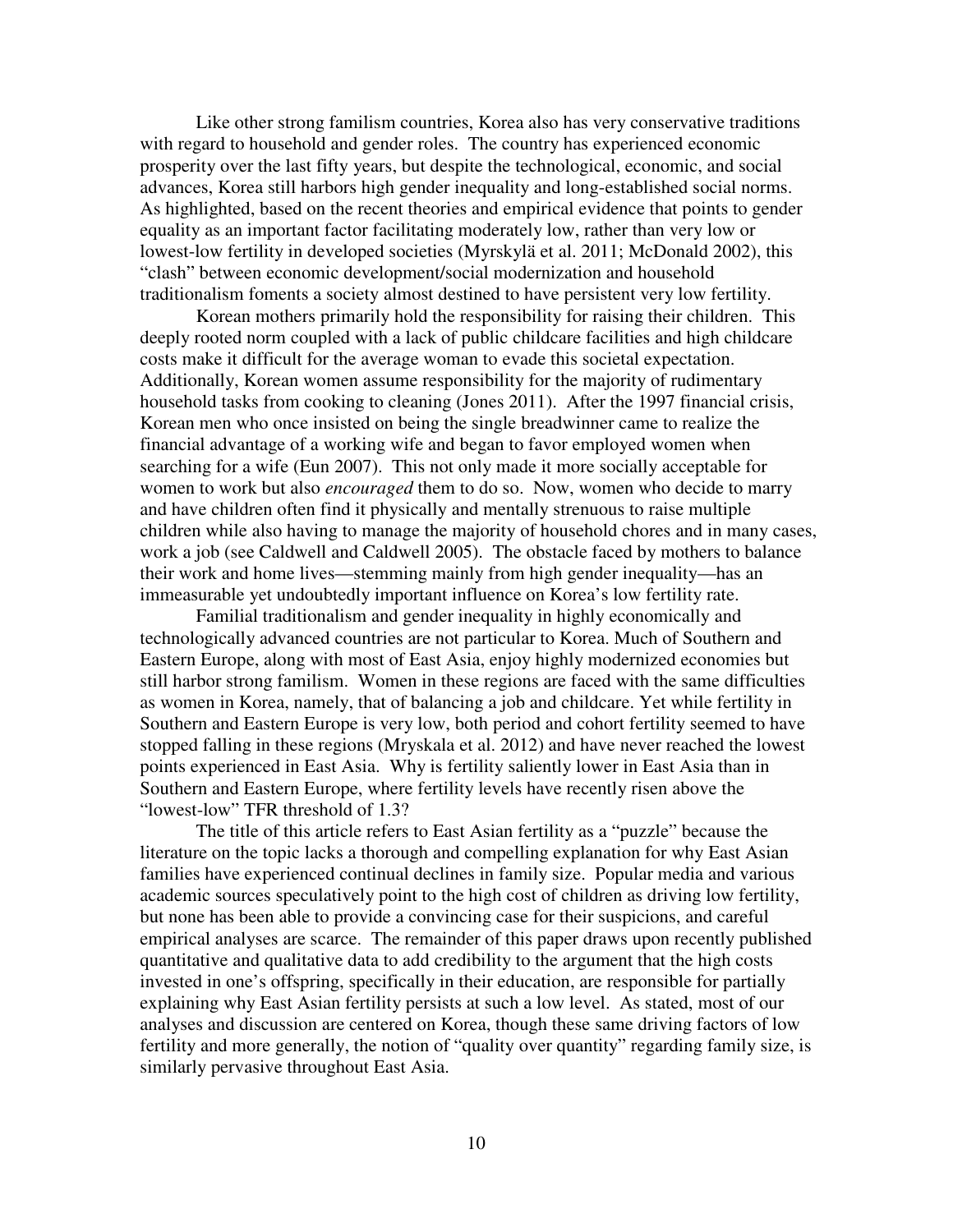# **The Missing Piece to the Korean Fertility Puzzle: Education Fever, English Fever, and Competitiveness Fever**

Obsession with education in Korea has become an integral part of contemporary Korean culture and affects all aspects of social life. Deeply rooted Confucian values stress education as the best way for achieving high social status and economic prosperity (Seth 2002). Park (2009) argues that more recently, a collapse of the hierarchical social class system coupled with egalitarian ideas from the West have created the notion that *any* Korean child can achieve personal advancement, economic prosperity, and social mobility through education. Korean parents widely recognize this and see it as their duty to provide their children with the proper educational resources and support in order to produce successful and competitive children. In the mid-1970s as part of their family planning project, even the Korean government adopted the notion of "quality over quantity" with colorful and creative "population propaganda" exclaiming: "Daughter or son, let's not think about which. Just have two and raise them well" (J. Lee 2009).

 The 1997 economic crisis in Korea is commonly noted for intensifying Korea's competitive environment (see, for example, Eun 2007; Park 2009). During this time, according to Eun (2007), "[job] uncertainty was endemic" and standing out as more qualified than others was an absolute necessity in order to receive the best university education and later obtain a well-paid, secure job.

Once illegal for allegedly "promoting social inequality", hagwons, also known as "cram schools" or "private after-school education centers", were once again permitted by the Korean government in the 90s and have been exploding in popularity ever since. Students attend hagwon after their regular school hours for additional training in all subjects including math, writing, music, science, and perhaps the most common, English. Hagwons are seen by many as crucial for admission to one of Korea's utmost prestigious and elite "SKY" universities (**S**eoul National University, **K**orea University, and **Y**onsei University). Sending one's child to after school activities has become embedded in the Korean culture as a social norm. In fact, over 75% of children in 2009 partook in some form of private education (KNSO 2009). Parents who fail to send their children to these additional lessons, i.e. breaking the norm, may even run the risk of being classified as irresponsible or even neglectful parents (Lee 2011).

Hagwons are notoriously expensive and as a result often are cited by parents in popular media as a reason why they only have only one or two children (see "Qualitative Support" below). The social pressure to send one's child or children to hagwons coupled with the high cost of private education is likely to deter the idea of a big family. After all, the more children in a family, the fewer financial resources are able to be delegated to each child's education and, as thought by many Korean parents, the less likely their children will end up being "successful". In an attempt to measure the effect of private education expenditures on fertility behavior, we correlate provincial average income adjusted education expenditures with the respective regional total fertility rates for the year 2009.

First, we use data from the 2009 Survey of Private Education Expenditure (KNSO 2009) which reports yearly expenditures on private education for the entire country of Korea and each of its 16 provinces. While the average amount spent on monthly private education expenditures equated to 240,000 won (\$208) per student in 2009, there was great provincial variation in the amount spent, from 160,000 won (\$140) per student in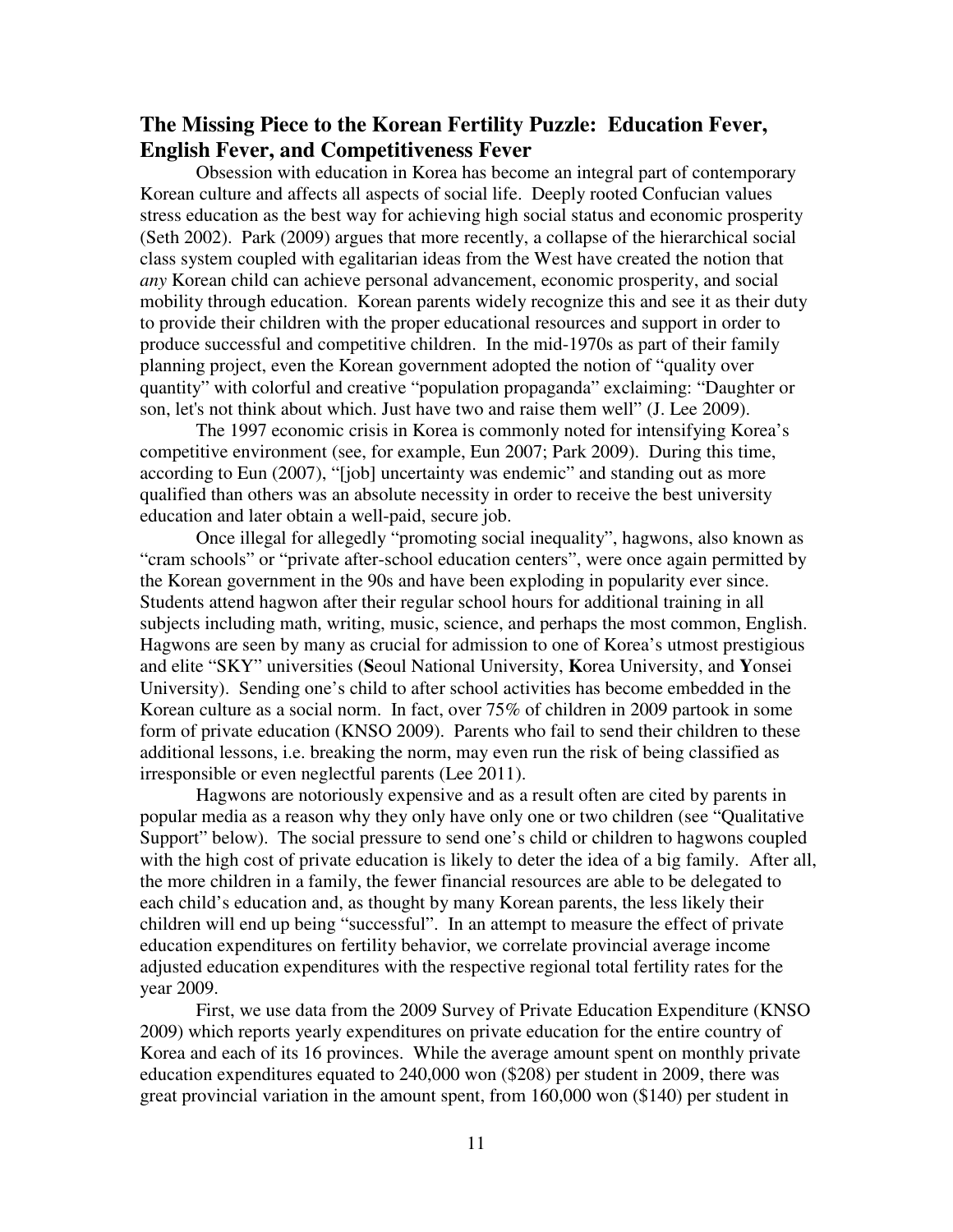Jeonbuk to 321,000 won (\$278) in Seoul. The 2009 report on "Regional Income Estimation" from Statistics Korea reports the personal disposable income (PDI) for Korea as a whole as well as for each of the 16 provinces. The data also shows great variability among the different provinces, as the average family in Seoul had nearly 15,800,000 won (\$13,700) while the average family's personal disposable income in Jeonnam was just 11,104,000 won (\$9,600). In order to account for provincial income differences, we divide the average monthly private education expenditure by the personal disposable income for each of the 16 Korean provinces and the country as a whole, thus yielding the percent of *personal disposable income spent on private education*.

There are various reasons why we focus on a provincial analysis to explain the effects of private education expenditures on fertility as opposed to examining the relationship on a cross-country analysis. First, Korea is largely homogeneous which make widely differing cultural or societal norms across different provinces unlikely. Second, competition to enter university is countrywide; it is equally difficult for all students to be accepted into university and therefore private education to enhance competitiveness is "equally necessary" across all provinces. Third, the tax structure and governmental investment in education is uniform for Korea; the risk of inaccurately comparing public and private investments in education in proportion to tax structure and income differences across multiple countries would be relatively high.

We perform a linear regression analysis using the total fertility rate of each province, provided by Statistics Korea upon request, and the provincial percent of income spent on private education. The scatter plot with the regression coefficient is found below in Figure 2.

The regression scatter plot (Figure 2) suggests that after income adjustment, regions in which parents spend more on education tend to have fewer children than regions where parents spend less on their children's education. This relationship strengthens our hypothesis that there exists a relationship between private education expenditures and fertility, where an increase in the former is associated with a decrease in the latter. $<sup>7</sup>$ </sup>

 $\overline{a}$ 

 $<sup>7</sup>$  It is generally recognized that high housing costs in Korea are a large financial drain on families, though</sup> we found no significant correlation between housing costs (as measured by a 2009 Housing Price Index) and regional TFRs.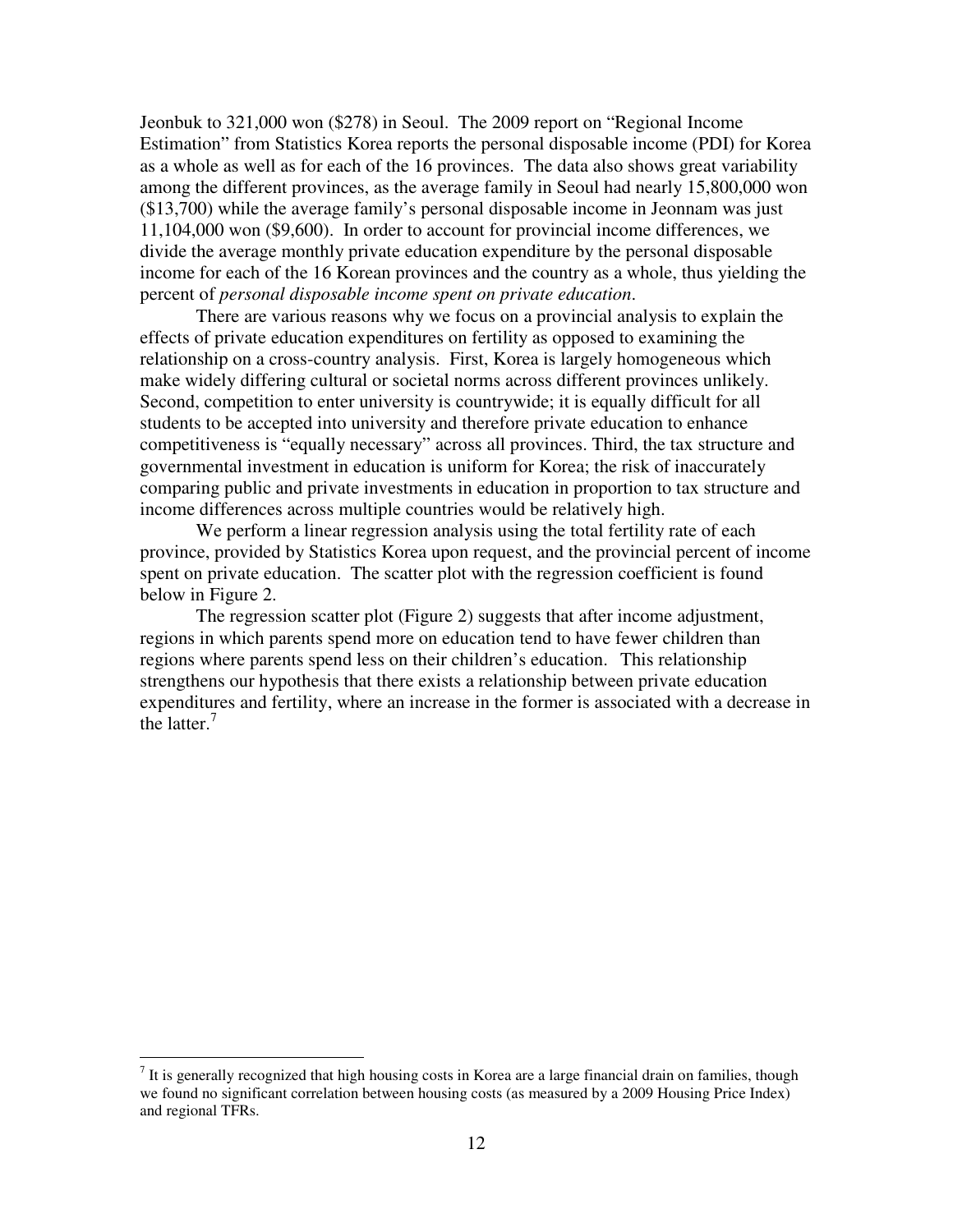

**Figure 2: % of Personal Disposable Income Spent on Private Education and Provincial Total Fertility Rates** 

10-Chungbuk 11-Chungnam 12-Jeonbuk 13-Jeonnam 14-Geongbuk 15- Gyeongnam 16-Jeju 17-South Korea **PROVINCES:** 1-Seoul 2-Busan 3-Daegu 4-Incheon 5-Gwangju 6-Daejeon 7-Ulsan 8-Gyeonggi 9-Gangwon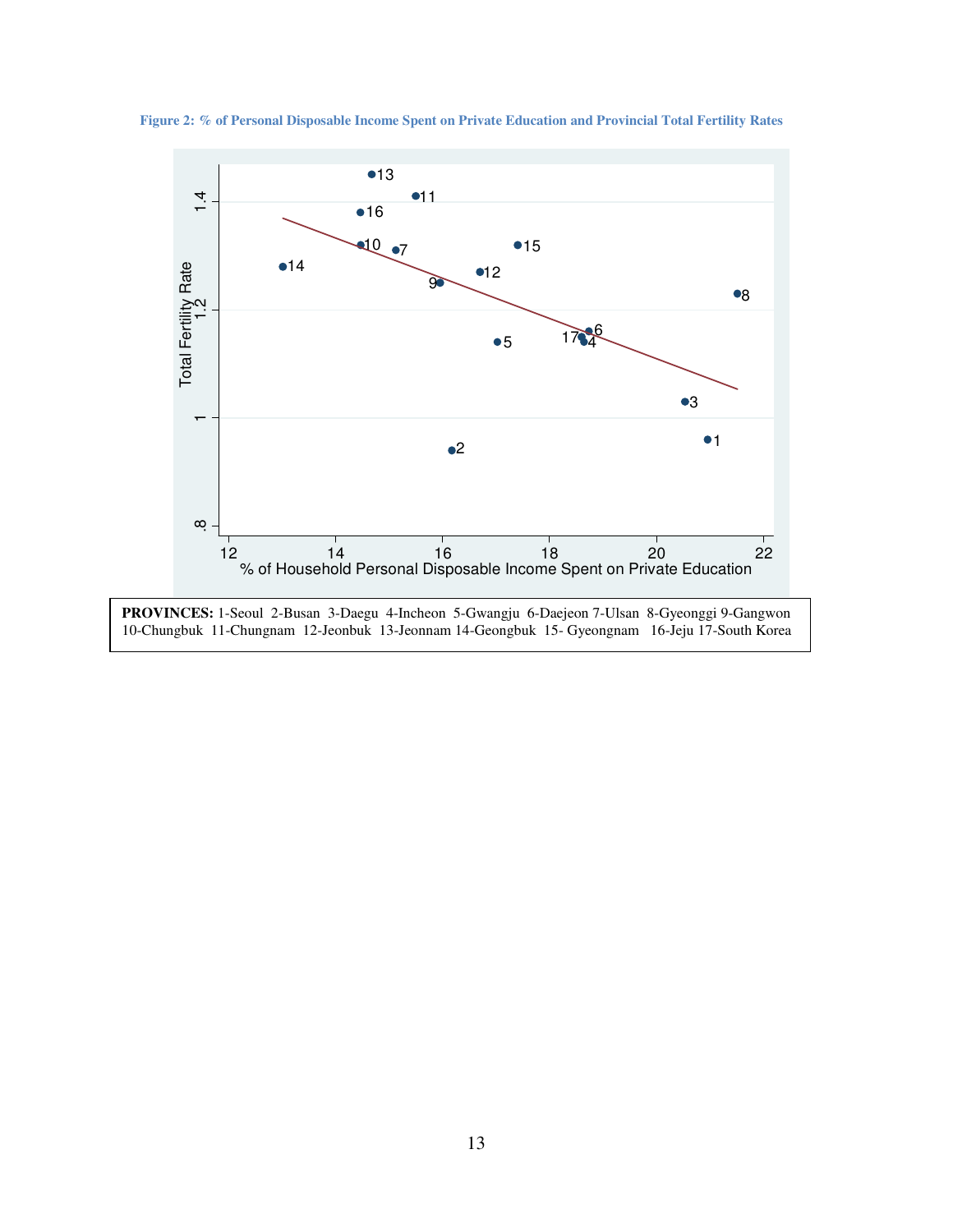Next, in an attempt to examine the relationship between family size and education expenditures, we correlate parity percentages (i.e. the percentage of women with one, two three, etc. children) with income adjusted private education expenditures by province. For this purpose, we gathered data from the 2005 Korean census and calculate the percent parities of women aged 45-49 years old in each of the Korean provinces used in figure 4.<sup>8</sup> Since the hypothesis is that "private education expenditures make it financially difficult for families to have more than a couple children", we group the first and second parity percentages and the third, fourth and fifth parity percentages to form two aggregate statistical groups.<sup>9</sup> We then correlate the provincial income adjusted private education expenditures with the two groups of parity percentages ("first and second" and "third or higher"). The results are presented in Figure 4.

 $\overline{a}$ 

 $8$  It can be said with much certainty that the females in the studied age cohort (45-49) have completed childbearing.<br><sup>9</sup> Because so few families have more than five children it is statistically insignificant to use above the fifth

parity percent.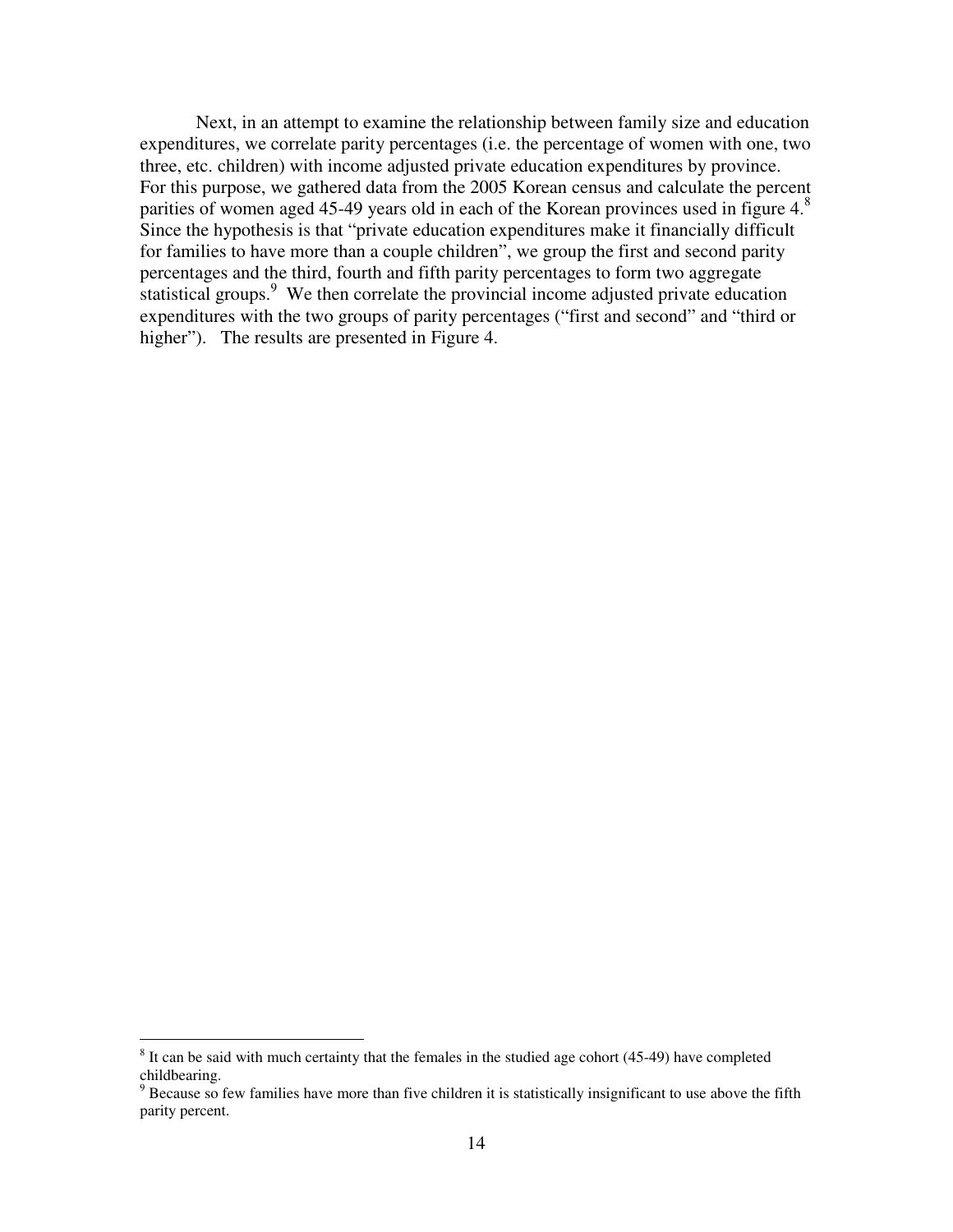**Figure 4: % Personal Disposable Income Spent on Private Education Expenditures and Percent Parity Groups of Women aged 45-49 by Province** 



**Internal Migration and Outliers**  10-Chungbuk 11-Chungnam 12-Jeonbuk 13-Jeonnam 14-Geongbuk 15- Gyeongnam 16-Jeju 17-South Korea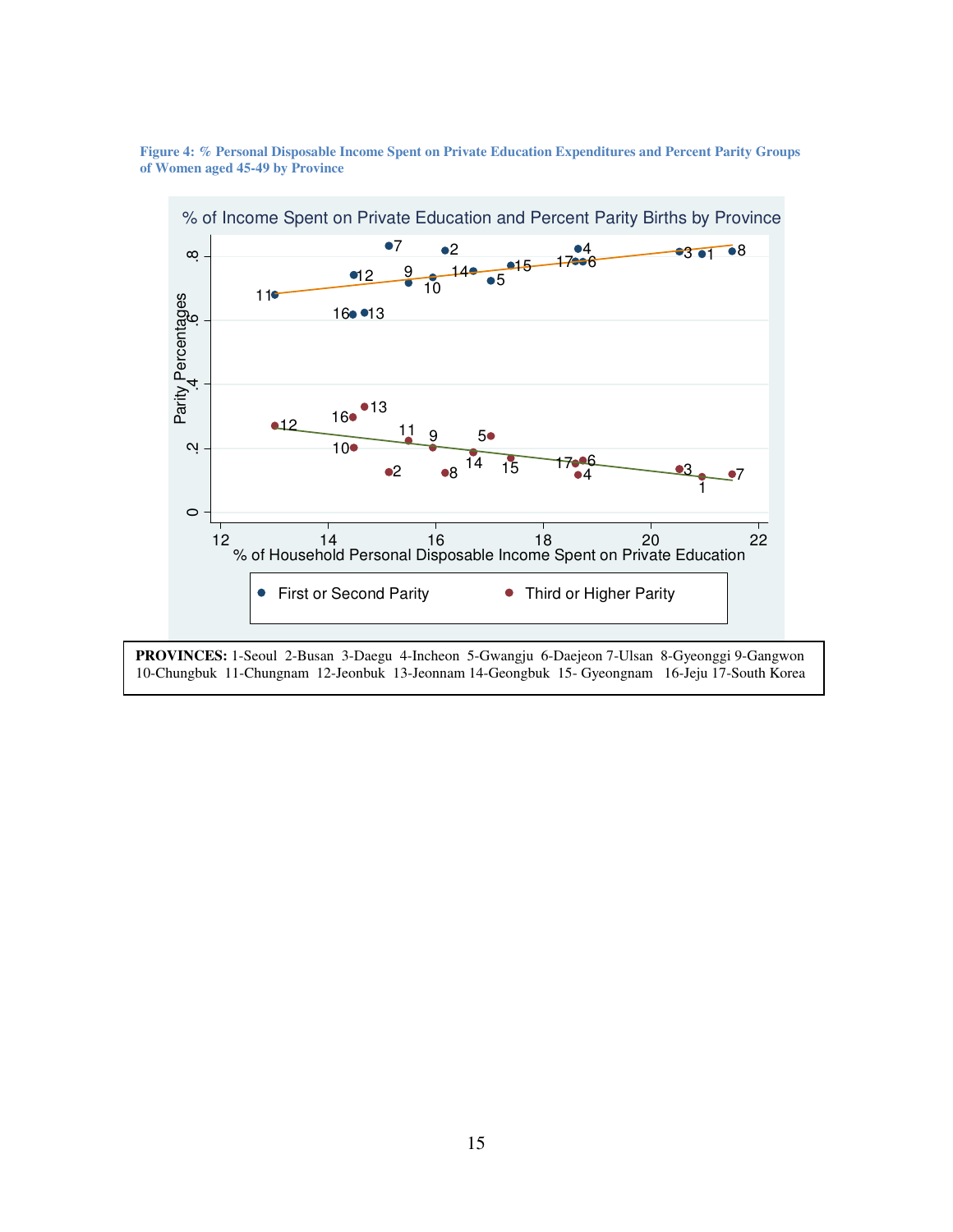Furthermore, Figure 4 supports our hypothesis that private education expenditures discourage couples from having families with more than two children. From the Figure, we note that families in provinces with a greater concentration of small families (one or two children) spend, on average, more of their PDI on their children's education while families in provinces with a greater concentration of large families (three or more children) spend much less of their PDI on their children's education. In other words, regions with higher percentages of families with one or two children correlate positively with higher percentages of PDI spent on private education expenditures. Conversely, the concentration of large families correlates negatively with higher average spending on private education.

When examining the scatter plot in Figure 3, the provinces of Gyeonggi (8) and Busan (2) stand out as outliers to the relationship. In the province of Gyeonggi, both the birth rate and the private education expenditure amount are relatively high (a deviance from our "high(er) expenditure, low(er) fertility" relationship). On the other hand, the province of Busan has extremely low fertility with a relatively low per household payout on private education expenditures. Geographic location and internal migration are two possible factors to explain why Busan and Gyeonggi deviate from the linear relationship.

Gyeonggi sits in the northern part of South Korea and was home to Seoul until 1943 when the nation's capital administratively separated to form a "*special city"*. While Seoul is the country's financial and political hub, it lacks the abundance of space and security needed to create a family-friendly environment. For this reason, there has been a trend for married couples in their "prime childbearing years" (twenties to thirties) to relocate to the suburbs of Seoul (located in Gyeonggi) to start their families while commuting to work in Seoul (Statistics Korea Internal Migration 2010). In 2010 alone the province of Gyeonggi gained 142,437 people while Seoul "lost" more than 115,000 of its citizens, the large majority to Gyeonggi (Statistics Korea Internal Migration 2010). The influx of married Seoulite couples in Gyeonggi, many of whom probably have children shortly after moving, is the likely reason why fertility is ostensibly higher in Gyeonggi than in Seoul.

Similarly, the southern port city of Busan separated in 1963 from Gyeongnam to become its own "distinct administrative entity" or province. Busan, like Seoul, has a large urban to suburban migration pattern of those in their childbearing years; from 2005 to 2010 over 80,000 of Busan's residents relocated to its "suburbs" in the province of Gyeongnam (KSNO 2010). The notion that couples in Korea's two largest cities, Seoul and Busan, leave the big cities to have children in the "satellite cities" naturally boosts the fertility rates in their suburbs (Gyeonggi and Gyeongnam, respectively) while having an equal but opposite effect on the fertility rates in the cities.

#### **Qualitative Support**

 From the quantitative results above, it is evident that there exist statistically significant relationships between (1) private education expenditures and total fertility rates by province and (2) private education expenditures by region and family size. In addition to these relationships, various surveys and interviews strongly buttress the hypothesis that private education expenditures lower the average Korean couple's proclivity to have more than just one or two children.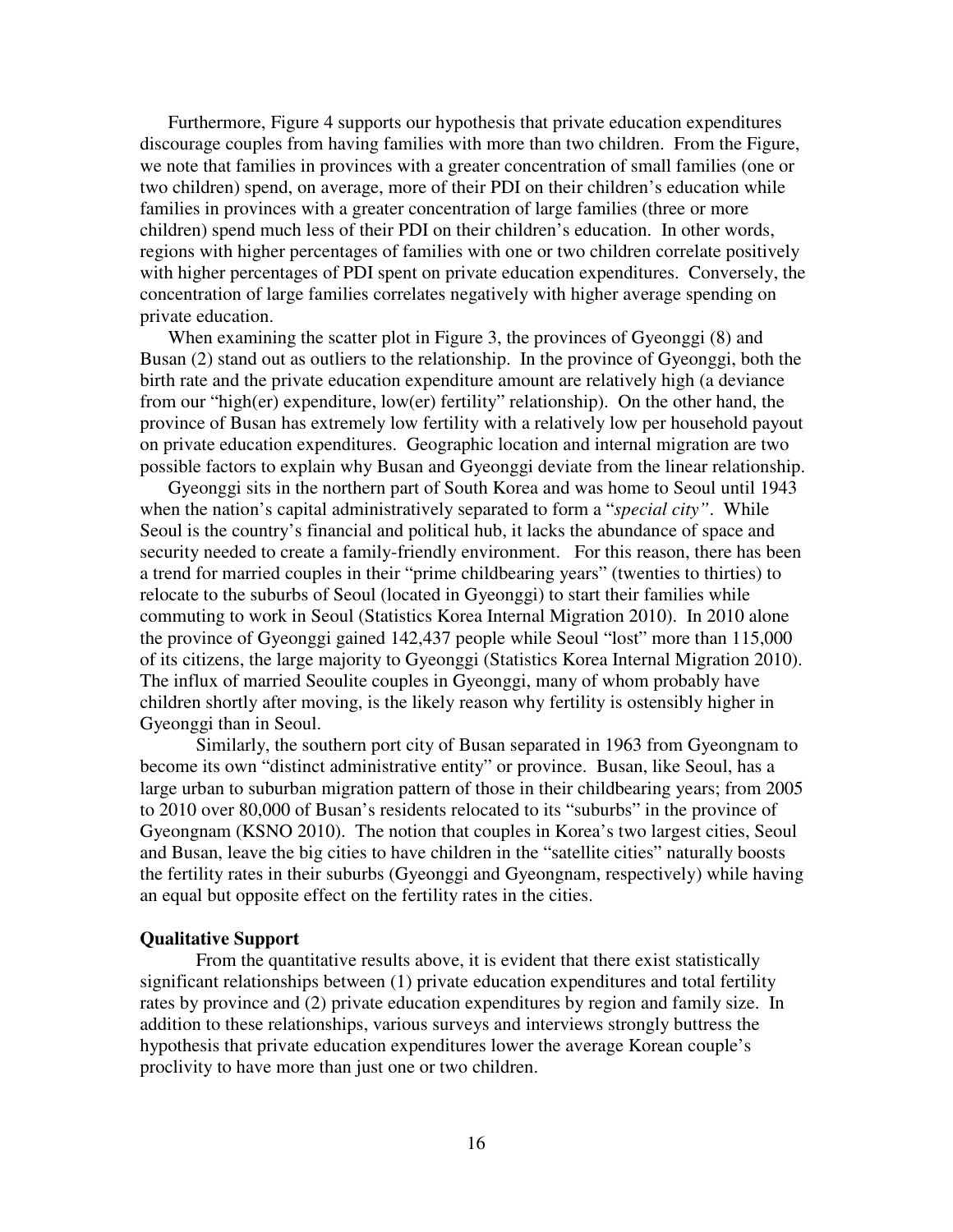J. Lee (2009) quotes a report from the Korea Institute for Health and Social Issues which stated that "economic climate is one of the factors that has 'especially played a role in people's delaying or giving up on having children'".

 A survey by the Korean National Statistics Office asked householders about the "difficulties in educating primary school students" (KNSO 2007). More than 77% of the respondents reported the "burden of expense in private education and daily life" as the main difficulty in educating primary school students, followed by 9% who said the main difficulty in educating primary school students was "balancing between children and social life".

 The most recent social survey from the KNSO (2011) polled the "awareness of child education expenditure burden" in Korea. The survey revealed that 37.4% of respondents view education expenditures as a "heavy burden", 40% as a "substantial burden", 16.6% as "average" and only 5% as "slightly or not a burden".

 Personal accounts in mainstream media along with documented interviews also consistently report that the extreme cost of raising children causes couples to make the conscious decision to stop having more than one or two. For example, a 2011 article in Channel NewsAsia cites Noo Suh Kyung, a housewife with two children, who says that "*It's very difficult to raise two children. We thought about a third child but after doing the calculations and realising how much it would cost to raise three children all the way*  to college, we knew it would be impossible. And so we gave up the idea." (Suk 2011). In the same article, Lee Ko Woon, a Korean mother of one, states that *"I don't think we can have more children. It just costs so much to educate them. The government is offering no incentives and yet it keeps urging people to have more children."* (Suk 2011).

 Lastly, a 2012 survey by the Health Ministry showed that nine out of 10 people in Korea say the country's low fertility rate is "serious, but [people] are reluctant to have children due to financial problems" (Ji-Sook 2012). Respondents of the survey said "education costs including private education fees was the most burdensome expense", and as Ji-Sook (2012) explains, "found it hard to balance family and work".

#### **English Fever and Competitiveness Fever**

The phenomena of "English fever" and "competitiveness fever" merit discussion in this paper because they shed further light on the parental fervor to produce successful children. As touched upon earlier, the 1997 Asian financial crisis intensified the competitive environment in Korea (Eun 2007) and has led parents to take over-the-top measures to ensure their children are competitive and do not have to face the economic hardships they did. The extent to which parents go in creating successful children has transcended the formal educational realm and is now the root of two Korean cultural peculiarities known as the "geese father phenomenon" and "competitive parenting".

To best understand the reasoning behind the "geese father phenomenon", one must understand the importance of the English language in contemporary Korean culture. Speaking English in Korea is not simply a chic status symbol anymore, but a necessary qualification to stand out as competitive in the job market. Park (2009) identifies three historical reasons why Koreans see fluency in English as so important: First, the Korean government has instituted a number of policy changes which place a greater emphasis on learning English. Among these include the introduction of a listening section to the national college entry examinations and a shift from more "grammar based" exams to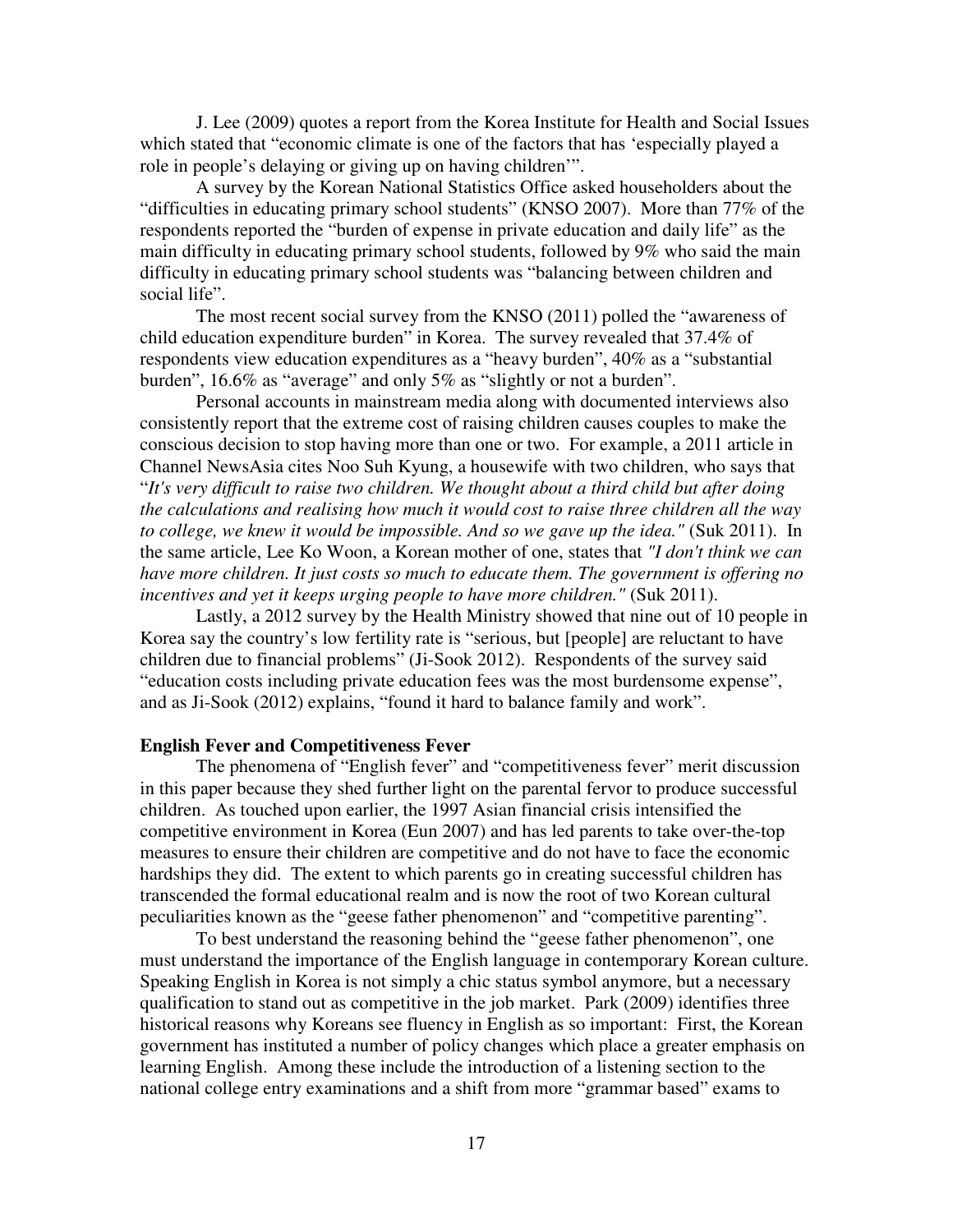exams based on "communicative English". Second, according to Park (2009), the introduction of English "in all [Korean] elementary schools" in 1995 prompted parents to seek out of school resources such as "English-only private institutions, English learning materials for kids, and English conversation services". And third, the Seoul Olympic Games and 1997 Korean financial crisis illustrated how important a solid grasp on the English language was in a globalized world. As a result, the "English fever" phenomenon has gripped Korea, causing some people to take unique, almost eccentric steps to ensure their children speak English fluently.

The Korean phenomenon of "girogi appa", or "(wild) geese fathers", refers to a growing number of Korean fathers who send their children and wives to English speaking countries while retaining their jobs in Korea (Eun 2007). The geese fathers generally visit (or "*migrate to"*) their families on a yearly basis. While no official numbers exist, a recent New York Times article estimates that a staggering 40,000 South Korean schoolchildren live abroad with their mothers while their fathers work in Korea (Onishi 2008). Geese families reflect the sacrifices made by Korean parents to ensure that their children are multilingual and receive a "competitive edge" through a foreign education, as "foreign diplomas are often regarded as superior to a Korean education" (Eun 2007).

Within Korea, English fever has even led to what some call "competitive parenting". Because Korean parents see their children's success as a reflection of their parental efforts, parents compete amongst themselves to enroll their children in the best hagwons, English language courses, or day-care centers. As Shin Dongpyo states in a televised PBS special on education in Korea "*You see your neighbor's kid speak better English than your kid, and you try to figure out what kind of English program he is getting and what kind of kindergarten he is attending. You have figured it out, and you send your kid to same kindergarten -- that kind of competition going on."* (PBS 2011). Competitive parenting itself illustrates the broad cultural notion that parents can take certain measures to ensure their offspring attain high social and economic status.

#### **Education Fever and in Other Parts of East Asia**

Though the following surveys and data are not standardized and therefore crosscountry enrollment rates cannot be compared, they provide credence to the claim that education fever is indeed ubiquitous throughout East Asia: in Hong Kong surveys conducted in 2009 indicate that about 72.5% of primary students and 85% of secondary students received some form of private tutoring (Ngai and Cheung 2010; Caritas 2010). An education panel survey in Taipei (Taiwan) found that approximately 73% of grade 7 students were receiving about 6.5 hours per week of private tutoring (Liu 2012). Although official statistics in Singapore do not exist, Tan (2009) notes that the "phenomenon had been visible for some decades" -- a statement which is corroborated by a 2008 newspaper poll which found that 97% of students were receiving some kind of private tutoring (Toh 2008; Bray 2012). And in Japan, a survey found that 65.2% of junior secondary 3 students attended *juku* (Japanese cram schools) in 2007 (Japan 2008: 13).

Like education fever, English fever is endemic throughout East Asia (Krashen 2006). "In Taiwan and elsewhere", writes Witten-Davies (2006), "[people] have been starting English earlier, sending children to extra classes ('cram schools'), hiring tutors and studying abroad". Liu (2002) calls studying English a "national obsession" in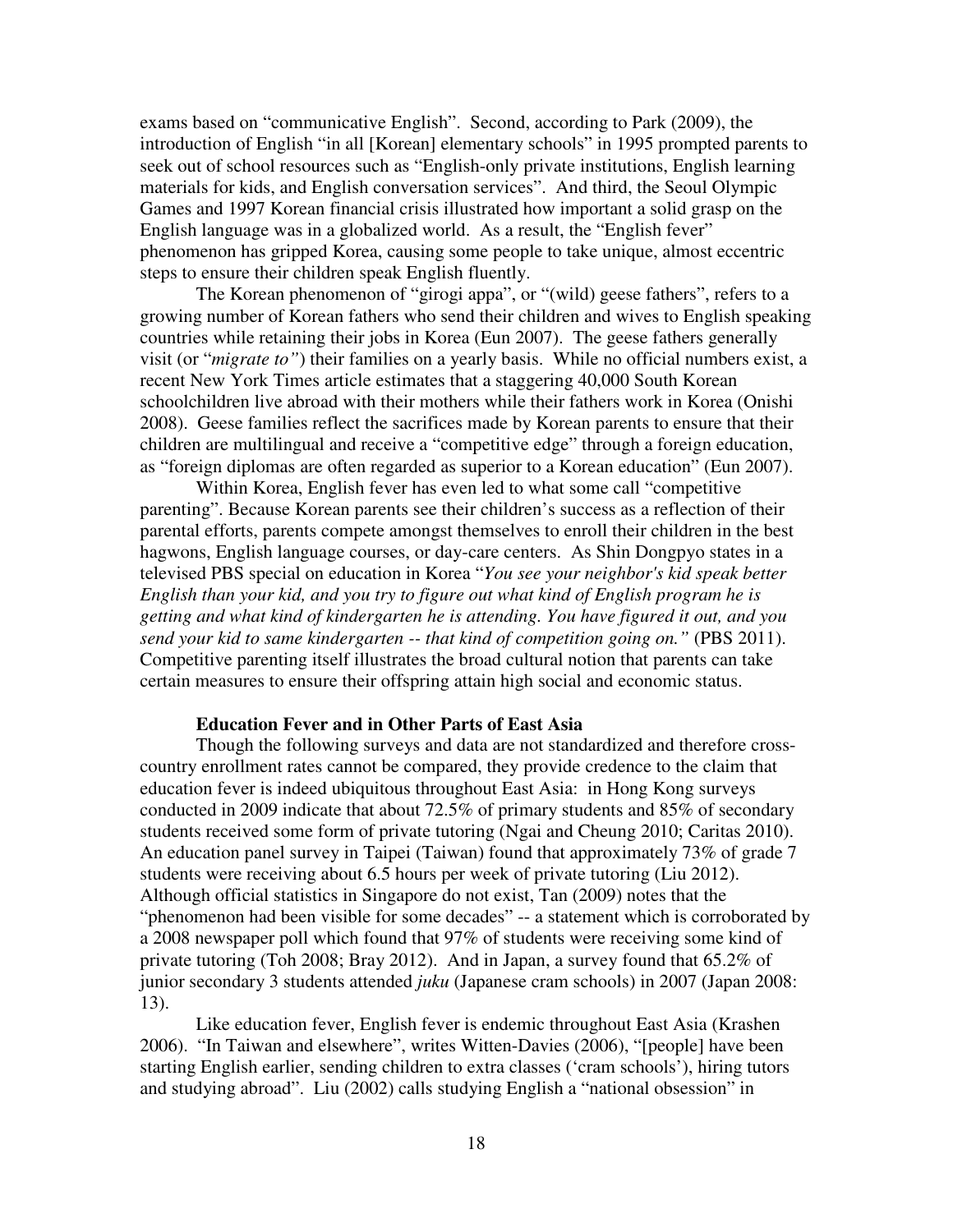Taiwan, while Chang (2003) notes the eagerness of parents to sign their kids up for English classes in Kindergarten or grade one. In Hong Kong, English is presumed to be in greatest demand because it is "not only [important] as a subject but also as a medium of instruction for other subjects" (Bray 2003). While cram schools in Japan do teach English, the Japanese are not as fervent about learning English as their East Asian counterparts.

Though these two trends are widespread within East Asia, Takayasu (2003 and 2005) argues that there is significant variation in the intensity of education obsession throughout the region. Behind this variation lie cultural, demographic, and economic factors.

Many isolated cultural elements make education fever "hotter" in some Asian countries. In Korea's case, many scholars consider Korea as the "most Confucius" country in East Asia (Berthrong and Berthrong 2002), so it should come as little surprise that one of the pillars of Confucianism, education, is likewise strongest in Korea. For Japan, the notoriously independent-minded attitude of the Japanese toward the rest of the world may explain why they are less fanatical about learning English (Beck and Durrajic 2010; Park 2009). Differences in living standards between individuals with different educational attainment levels are more pronounced in some societies, particularly in Hong Kong and Singapore, making the "rewards from extra levels of schooling, and from supplementary tutoring…greater in some Asian societies" (Bray 1999).

Secondly, as Takayasu (2003) suggests, demography may help explain why Japan's case of education fever has "cooled down" over the last decade and a half in comparison with other countries in the region. Japan's fertility rate has been belowreplacement over a long period of time (since 1974), which invariably translates into smaller birth cohorts and reduced competition for university spots. Compared to Japan, fertility rates (and sizes of birth cohorts) have declined more recently in other East Asian countries, the educational environment remains very competitive, and demand for additional private, out-of-school tutoring remains strikingly high.

Lastly, related to Dore's hypothesis (1976) that late development is linked with a greater societal emphasis on education, the "compressed" development stories of the Asian Tigers differs from that of Japan, which, while also considered a "latecomer to industrialization", was an "economic superpower long before South Korea" (Takayasu 2003). In the Tiger countries (Hong-Kong, Taiwan, Singapore, and Korea), intergenerational experiences regarding wealth and opportunities have been starkly different for the pre-development (before 1960s), in-transition (1960s-1980s), and postdevelopment (1990s-present) generations. The oldest generation ("the grandparents" of today) grew up in an impoverished environment lacking economic opportunity and social mobility; the sandwich generation ("the parents") were born into a world of social and economic transition in which the value of education became an overtly important requisite for success in a country with more people than well-paid jobs; and today's children and teens have inherited their parent's (the "sandwich" generation's) education fever mentality. Interestingly, similar patterns are occurring in Eastern Europe, where the fall of socialism and the subsequent quick prospect of social mobility have led to a "rapidly-spreading" phenomenon of private tutoring (Silova 2010; Bray 2001).

As we've highlighted with regard to Myrskylä et al.'s cohort fertility projections, a unique feature regarding fertility in Japan is its expected plateauing, as opposed to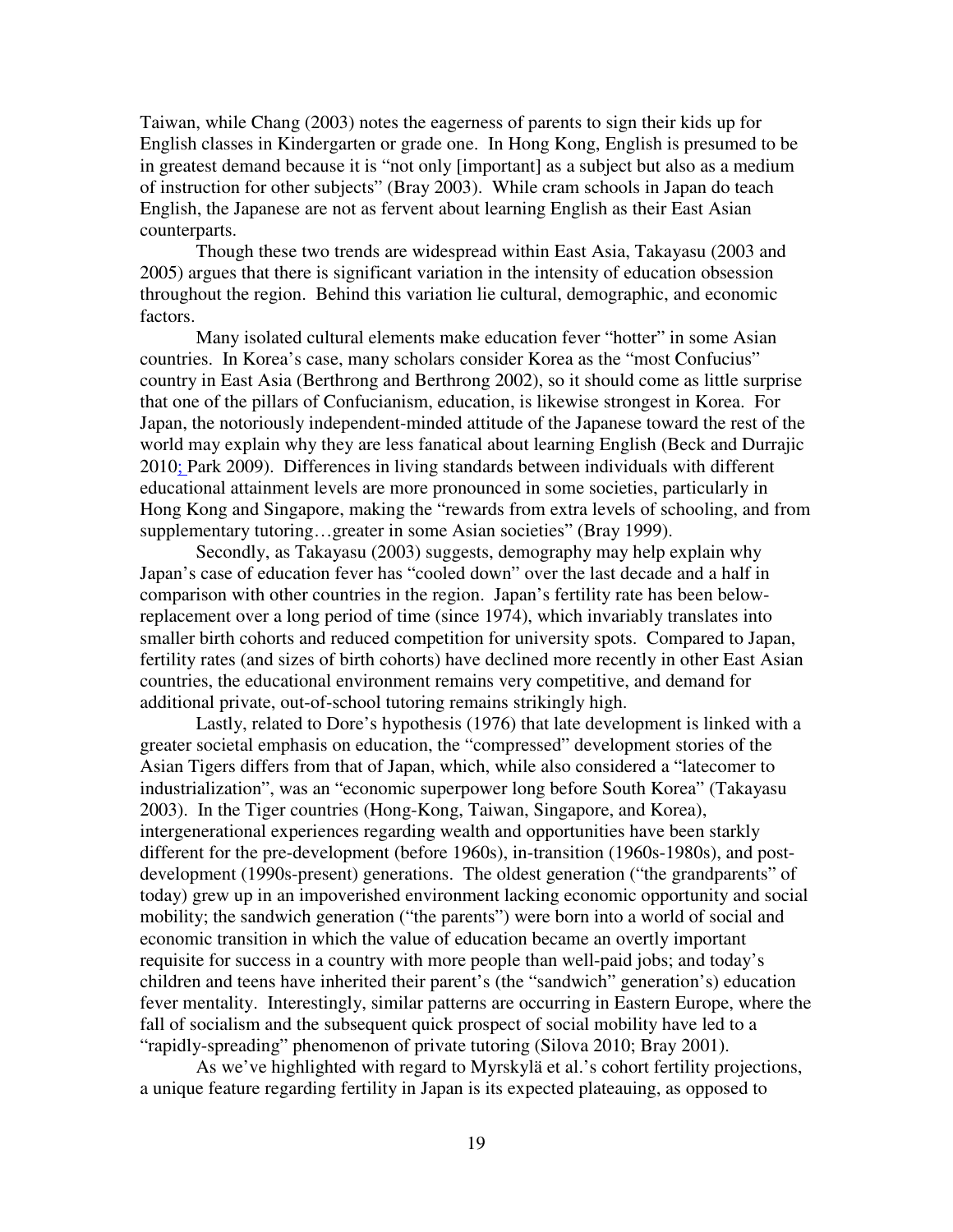further (expected) declines in fertility in South Korea, Taiwan, and Singapore. Explaining these trends in fertility behavior may be a result of these cultural, demographic and economic factors. Less intense education fever due to a less emphasis on Confucian values, smaller birth cohorts and less competition, and weaker intergenerational differences in wealth may explain why parents in Japan are less zealous about producing ultra-competitive kids. This comparatively lower level of competition may explain why family size is not expected to shrink further in Japan.

#### **Discussion and Conclusions**

 $\overline{a}$ 

 High household gender inequality prevalent in Korea (and East Asia) discourages educated, career oriented and independent females from seeking marriage. Women who *do* decide to marry often find themselves carrying a "double burden" of working *and* managing the majority of household tasks (or "unpaid work"), making the prospects of a large family both stressful and unmanageable (Kim 2005). These difficulties are faced by women in Southern European strong familism societies where fertility is also very low, but not as low as Korean fertility…

Because Korean parents take a larger responsibility in their offspring's future success compared to Western parents, the notion of "quality over quantity" is presumably more pervasive and influential in determining family size in the country. Given the high social pressure felt by parents to invest large amounts of time and money in their child(ren)'s education, Korean parents often find it difficult and discouraging to have more than one or two children, despite the fact that desired family size for young adults has hovered around two for the last three decades (Jun 2005; Nishimura 2012). *Thus, what separates Korea from low-fertility countries in the West, similar in economic development and familial structure, is the steadfast parental drive to produce supereducated, competitive children. In such a competitive country, the average Korean parents are often willing to forego their ideal family size for fewer children so that they can maximize their children's success later in life.* 

The constant pressure felt by Korean parents to ensure their children lead successful lives drives parents to spend large amounts of time and money on their offspring. Korean parents simply wish the best for their children's futures; the measures they take to produce competitive children, now both *within and outside of the academic realm*, are to put their children on a successful path.

 What will the future hold for fertility in Korea? Above all, one must bear in mind that the reduction in the pace of postponement could increase fertility rates slightly by reducing tempo effects. Additionally, new governmental provisions to create a childfriendly environment will likely raise the fertility rate if the measures are successful in making it easier for women to balance a work and home life.

Yet because "competition" for university spots is only relative and the labor market is inelastic, high test scores or the ability to speak English mean little if everyone else has similar qualifications.<sup>10</sup> It is this principle which has driven and will continue to drive parents to participate in over the top practices to ensure that *their* children will outperform, outscore, and out-qualify the rest.

<sup>&</sup>lt;sup>10</sup> Indeed Korean students have achieved very high test scores. In fact, Korean "education fever" has given the country the top spot on the PISA Education literacy comparison (OECD 2011a).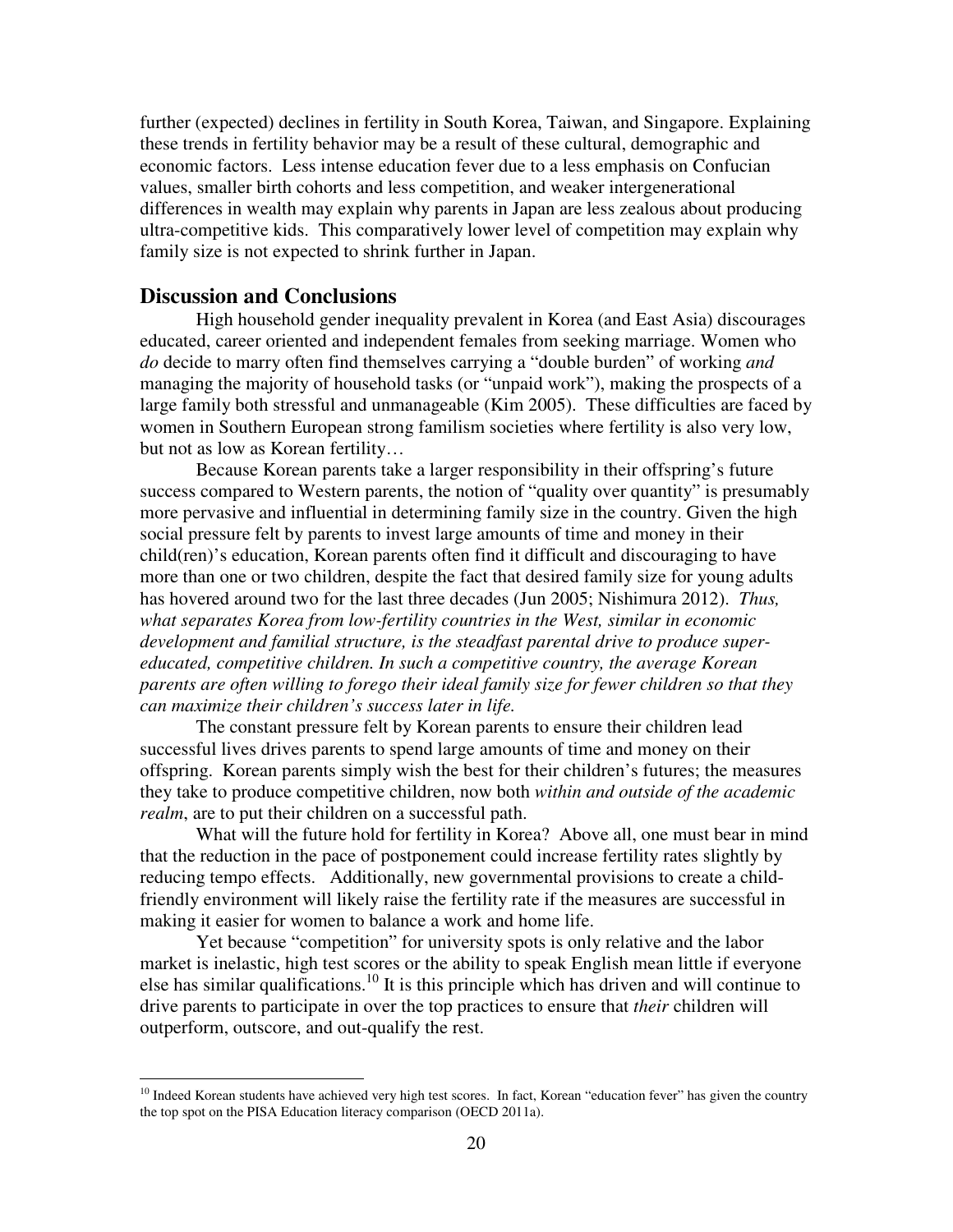Further research is likely to confirm our presumption that the relationship between low fertility and expenditures on private education is applicable to other countries in the region, as parents in many other East Asian countries anecdotally stress "quality over quantity" more than Western parents, place very high importance on education in their children's lives, and take measures similar to those Koreans take to ensure their children are successful and competitive. If the notion of child quality over quantity is indeed more intense in East Asia than the rest of the developed world, are East Asian countries destined to persistently have the world's lowest fertility rates?<sup>11</sup>

 $\overline{a}$ <sup>11</sup> This paper does not examine the possibility of the Easterlin effect on the future of South Korean fertility. Pampel and Peters (1995) concisely define the Easterlin effect as "cyclical changes in demographic and social behavior as the result of fluctuations in birth rates and cohort size during the post-World War II period". The Easterlin effect argues that as cohort sizes fluctuate, so do family structures, income, career and education competition, and fertility rates (Easterlin 1973; Waldorf and Franklin 2002; Pampel and Peters 1995). The "effect" has received both praise and criticism and is said to be "mixed at best and plain wrong at worst" (Pampel and Peters 1995). If the Easterlin effect were to apply to Korea, the country would likely experience cyclical periods of high and low fertility and thus the current period of lowest-low fertility would simply be an ephemeral phase. Further research is needed to examine if smaller future cohort sizes will indeed loosen competition in both the academic and labor realms. Furthermore, if smaller cohorts have higher income, will the burden of educational expenditures be as high as it currently is? And lastly, will social norms change to foster greater gender equality, a less traditional family structure, and a more childfriendly environment? Such possibilities would surely have consequences on the country's fertility rate.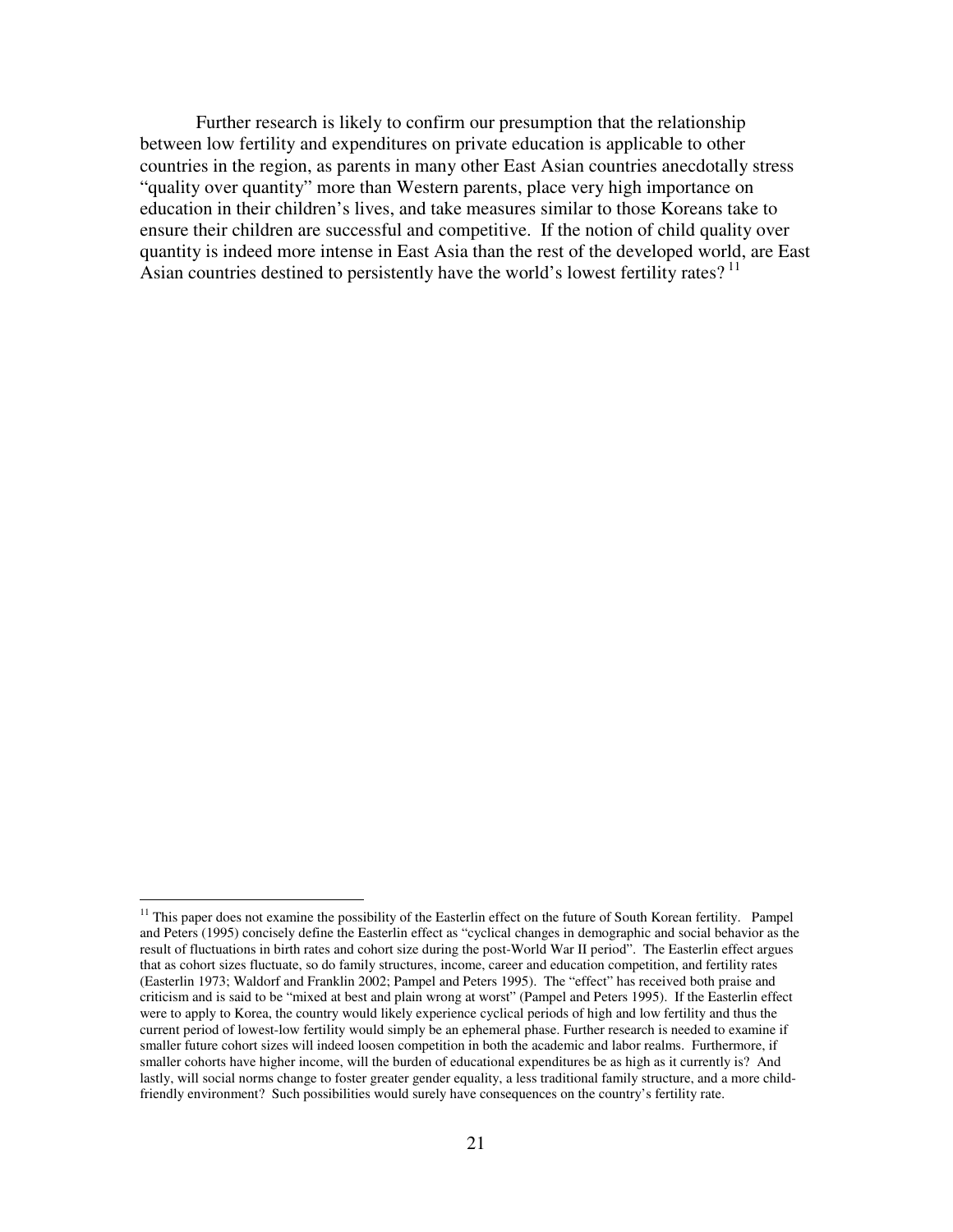#### Works Cited

- Beck, P and R. Dujarric. "Why Can't Japan Be More like South Korea." *The Japan Times Online: News on Japan, Business News, Opinion, Sports, Entertainment and*
- *More*. The Japan Times, 04 Nov. 2010. Web. 16 Aug. 2012.
- <http://www.japantimes.co.jp/text/eo20101104a2.html>.
- Berthrong, J. H. and E. N. Berthrong. *Confucianism: A Short Introduction*. Oxford: Oneworld, 2000. Print.
- Bray, M. 1999. The Shadow Education System: Private Tutoring and its Implications for Planners. Fundamentals of Educational Planning 61, Paris: UNESCO
- International Institute for Educational Planning (IIEP). Available on-line: http://www.iiep.unesco.org/information-services/publications/search-iiep publications/economics-of-education.html
- Bray, M. 2003. Adverse Effects of Private Supplementary Tutoring: Dimensions, Implications and Government Responses. Series "Ethics and Corruption." Paris: UNESCO International Institute for Educational Planning (IIEP). Available on-line: http://www.iiep.unesco.org/information services/publications/abstracts/2003/etico- adverse-effects.html

Bray, M and C. Lykins. 2012. "Mapping the Landscape." *Shadow Education Private Supplementary Tutoring and Its Implications for Policy Makers in Asia.* N.p.:

- Asian Development Bank, 2012. 3-9. Print.
- Caldwell, J.C. and B.K. Caldwell. 2005. "The causes of the Asian fertility decline: Macro and micro approaches," *Asian Population Studies* 1(1): 31–46.
- Caritas, Community and Higher Education Service. 2010. Private Supplementary Tutoring of Secondary Students: Investigation Report. Hong Kong: Caritas. (In Chinese) Available on-line: http://klncc.caritas.org.hk/private/document/644.pdf
- Chang, Y-P. 2003. Students should begin English in grade three. *Taipei Times* March 17, 2003, p.2.).
- Choe, M. K. and N-H Cho. 2005. 'Korea's new policies aimed at raising fertility', paper presented at the Forum on Emerging
- Choe, M. K and R. D. Retherford. 2009. "The Contribution of Education to South Korea's Fertility Decline to "Lowest-Low" Level." *Asian Population Studies* 5.3: 267-88. Web.
- Dore, R. P. 1976. *The Dimploma Disease*. London: George Allen & Unwin.
- Easterlin, R. A. 1973 "Relative Economic Status and the American Fertility Swing," in *Family Economic Behavior: Problems and Prospects.* By Eleanor H. Sheldon. Philadelphia: Lippincott, 170-223. Print.
- Eun, K-S. 2007. "Lowest-low fertility in the Republic of Korea: causes, consequences and policy responses," *Asia-Pacific Population Journal* 22 (2), pp. 51–72.
- European and World Values Surveys four-wave integrated data file, 1981-2004, v.20060423, 2006. Surveys designed and executed by the European Values Study Group and World Values Survey Association. File Producers: ASEP/JDS, Madrid, Spain and Tilburg University, Tilburg, the Netherlands. File Distributors: ASEP/JDS and GESIS, Cologne, Germany.
- Frejka, T., G. W. Jones, and J.-P. Sardon. 2010. "East Asian childbearing patterns and policy developments." Population and Development Review 36(3): 579-606*.*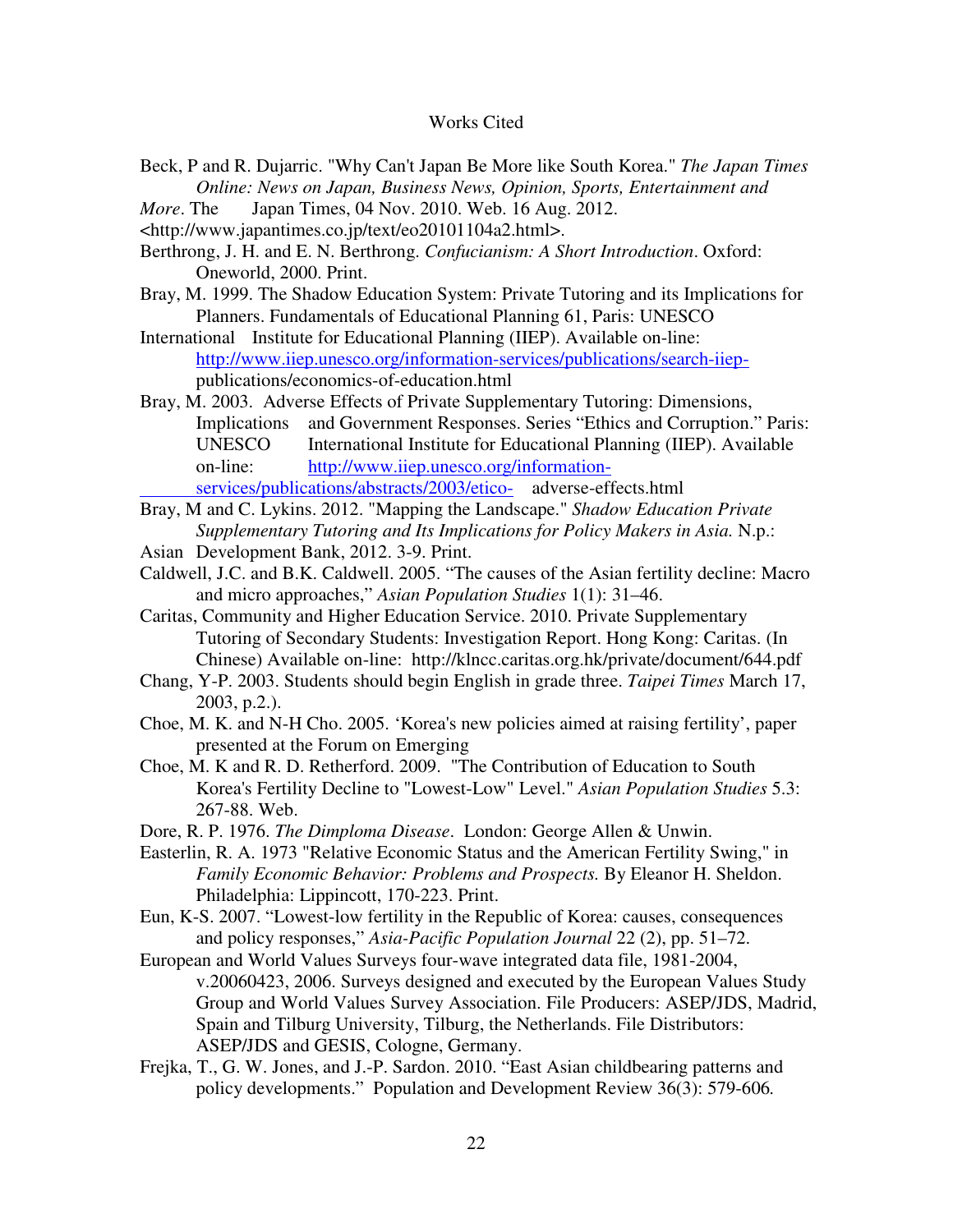- Goldstein, J. R., T. Sobotka, and A. Jasilioniene. 2009. "The end of 'lowest-low' fertility?," *Population and Development Review* 35(4): 663–699.
- Hausmann, R., L. D. Tyson, S. Zahidi, 2010. *The Global Gender Gap Report* (World Economic Forum, Geneva, 2010).
- Japan, Ministry of Education and Training. 2008. Report on the Situation of Academic Learning Activities of Children. Tokyo: Monbukagakusho Hokokusho. (In Japanese).
- Ji-Sook, Bae. "Low Birthrate Serious, Education Costs to Blame." *The Korea Herald*. The Korea Herald, 17 Jan. 2012. Web. 26 May 2012. <http://view.koreaherald.com/kh/view.php?ud=20120117001010&cpv=0>.
- Ji-Yoon, L. "Working Moms Focus of Plan to Raise Birthrate." *The Korea Herald* 10 Sept. 2010, National News sec. Print.
- Jones, G., 2011. "Recent fertility trends, policy responses and fertility prospects in low fertility countries of East and Southeast Asia", Expert paper no. 2011/5, United Nations Department of Economic and Social Affairs, Population Division, New York.(http://www.un.org/esa/population/publications/expertpapers/2011- 5\_Jones\_ExpertPaper\_FINAL\_ALL-Pages.pdf)
- Jun, K-H. 2005. "The Transition to Sub-Replacement Fertility in South Korea: Implications and Prospects for Population Policy." *The Japanese Journal of Population* 3.1: 26-57. Web. <http://www.ipss.go.jp/webjad/webjournal.files/population/2005\_6/jun.pdf>.
- Kim, D-S., 2005. "Theoretical explanations of rapid fertility decline in Korea," *The Japanese Journal of Population* 3(1): 2-25.
- Kohler, H-P, F.C. Billari, and J. A. Ortega. 2006. "Low fertility in Europe: Causes, implications and policy options," in F. R. Harris (ed.), *The Baby Bust: Who Will Do the Work? Who Will Pay the Taxes?* Lanham, MD: Rowman & Littlefield Publishers, pp. 48-109.
- Kohler, H-P, F. C. Billari, and J. A. Ortega. 2002. "The Emergence of Lowest-Low Fertility in Europe During the 1990s." *Population and Development Review* 28.4: 641-80.
- Korea National Statistical Office (KSNO). 2007. Report on the Social Statistics Survey. ----2011. Report on the Social Statistics Survey: 2011. Korea National Statistics Office.
	- ----1995, 2005, and 2008. Korean Census
	- ----2004 and 2008. Birth Statistics. http://kostat.go.kr/portal/english/index.action
	- ----2010. Report on internal migration
	- ----2010. Survey of Private Education Expenditures.
	- http://www.kosis.kr/index.html*.*
- Krashen, S. 2006. English Fever. Taipei: Crane Publishing Company.
- Lee, J. 2009 "Where Children Are "Too Expensive"" *Global Post* 24 Jan. 2009.
- Lee, S. K. 2011. "Local Perspectives of Korean Shadow Education." *Reconsidering Development* 2.1 n. pag. *Reconsidering Development*. 1 Oct. 2011. Web. 25 May 2012. <http://journal.ipid-umn.org/node/148>.
- Lee, S-S. 2009 "Low Fertility and Policy Responses in Korea." *The Japanese Journal of Population* 7.1: 57-70. Print.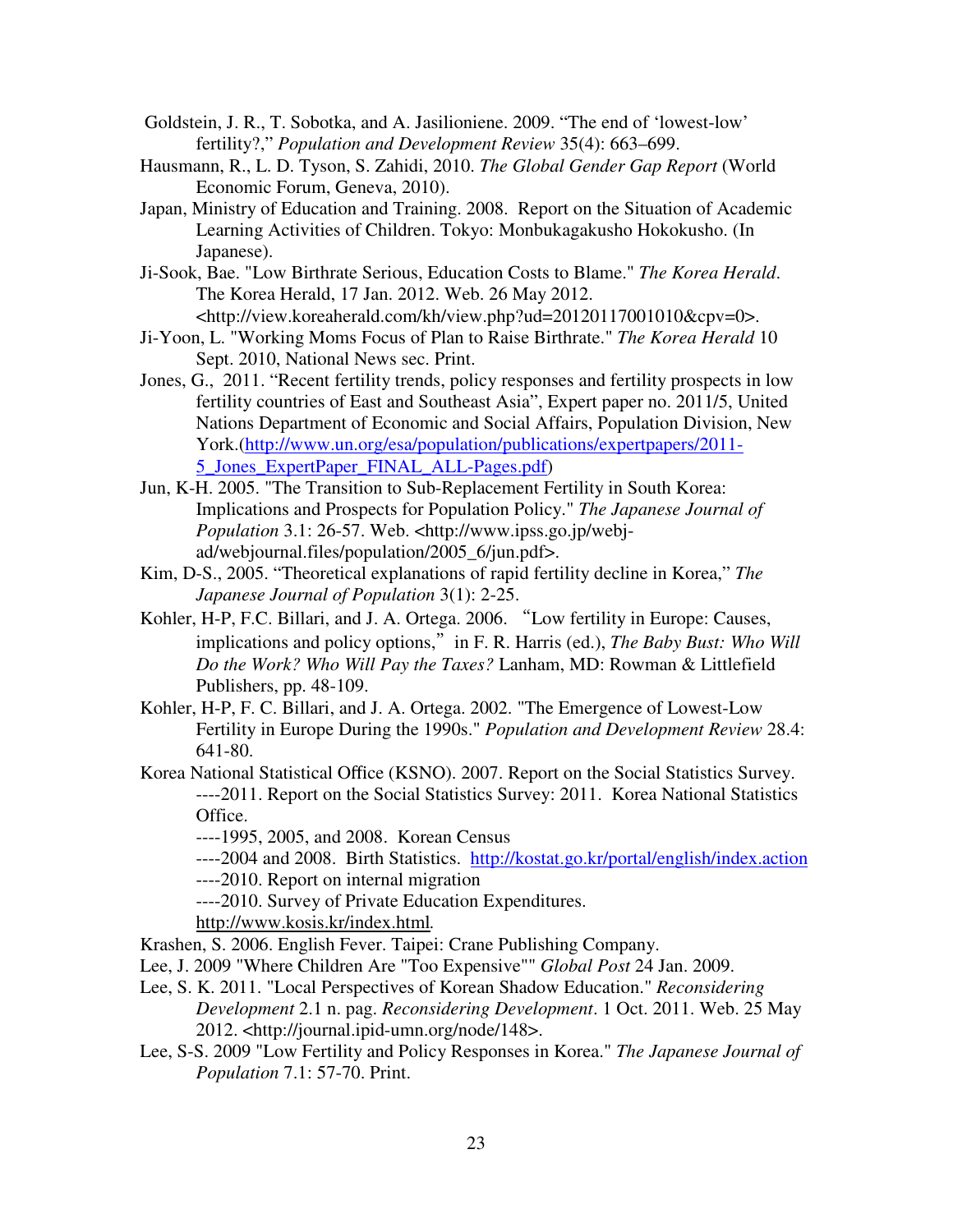- Liu, J. 2012. "Does Cram Schooling Matter? Who Goes to Cram Schools?". International Journal of Educational Development, 32(1):46–52.
- Liu, L. "Studying English a National Obsession." *Taiwantoday.tw*. Taiwan Today, 20 Dec. 2002. Web. 24 May 2012. <http://taiwantoday.tw/ct.asp?xItem=19773>.
- McDonald, P*.* 2002*.* "Gender Equity in theories of fertility transition," *Population and Development Review* 26*:* 427*–*440*.*
- Myrskylä, M, H-P Kohler, and F.C. Billari 2009. Advances in Development Reverse Fertility Declines. Nature, 460(7256), 741-743
- Myrskylä, M, H-P Kohler, and F.C. Billari. 2011. High development and fertility: fertility at older reproductive ages and gender equality explain the positive link. Population Studies Center, University of Pennsylvania, Working Paper PSC 11- 06 URL: http://repository.upenn.edu/psc\_working\_papers/30/
- Myrskylä, M, J.R. Goldstein, and Y-H A. Alice. 2012. "New Cohort Fertility Forecasts for the Developed World" *MPIDR Working Paper 2012-014*
- Ngai, A and S. Cheung. 2010. Students' Participation in Private Tuition. Youth Poll Series No.188. Hong Kong: Hong Kong Federation of Youth Groups.
- Nishimura, T. 2012. "What Are the Factors of the Gap between Desired and Actual Fertility? - A Comparative Study of Four Developed Countries." *Discussion Paper Series*. Kwansei Gakuin University, Feb. 2012. Web. <http://192.218.163.163/RePEc/pdf/kgdp81.pdf>.
- OECD. 2011a. *Society at a Glance 2011 OECD Social Indicators* (www.oecd.org/els/social/indicators/SAG) ---2011b. Out-of-school-hours and care services
	- http://www.oecd.org/els/familiesandchildren/42063425.pdf
- Onishi, N. 2008. "For English Studies, Koreans Say Goodbye to Dad." *New York Times* 8 June 2008. Print.
- Pampel, F. C. and E. H. Peters. 1995. "The Easterlin Effect." *Annual Review of Sociology* 21.1: 163-94. Print.
- Park, J-K. 2009 "'English Fever' in South Korea: Its History and Symptoms." *English Today* 25.01: 50-57.
- PBS. "In Hypercompetitive South Korea, Pressures Mount on Young Pupils." *PBS*. PBS, 21 Jan. 2011. Web. 24 May 2012. <http://www.pbs.org/newshour/bb/education/jan-june11/koreaschools\_01- 21.html>.
- Reher, D. S. 1998. "Family ties in Western Europe: Persistent contrasts," *Population and Development Review* 24: 203–234.
- Ripley, A. 2011. "Teacher, Leave Those Kids Alone." *Time Magazine* 25 Sept. 2011. Web. <http://www.time.com/time/magazine/article/0,9171,2094427,00.html>.
- Seth, M. S. 2002 *Education Fever: Society, Politics, and the Pursuit of Schooling in South Korea,* Honolulu: University of Hawaii Press. 305pp.
- Silova, I. 2010. "Private Tutoring in Eastern Europe and Central Asia: Policy Choices and Implications." *Compare: A Journal of Comparative and International Education* 40: 327-44. Print.
- Sobotka, T, V. Skirbekk, and D. Philipov. 2011. "Economic Recession and Fertility in the Developed World." *Population and Development Review* 37.2: 267-306. Print.